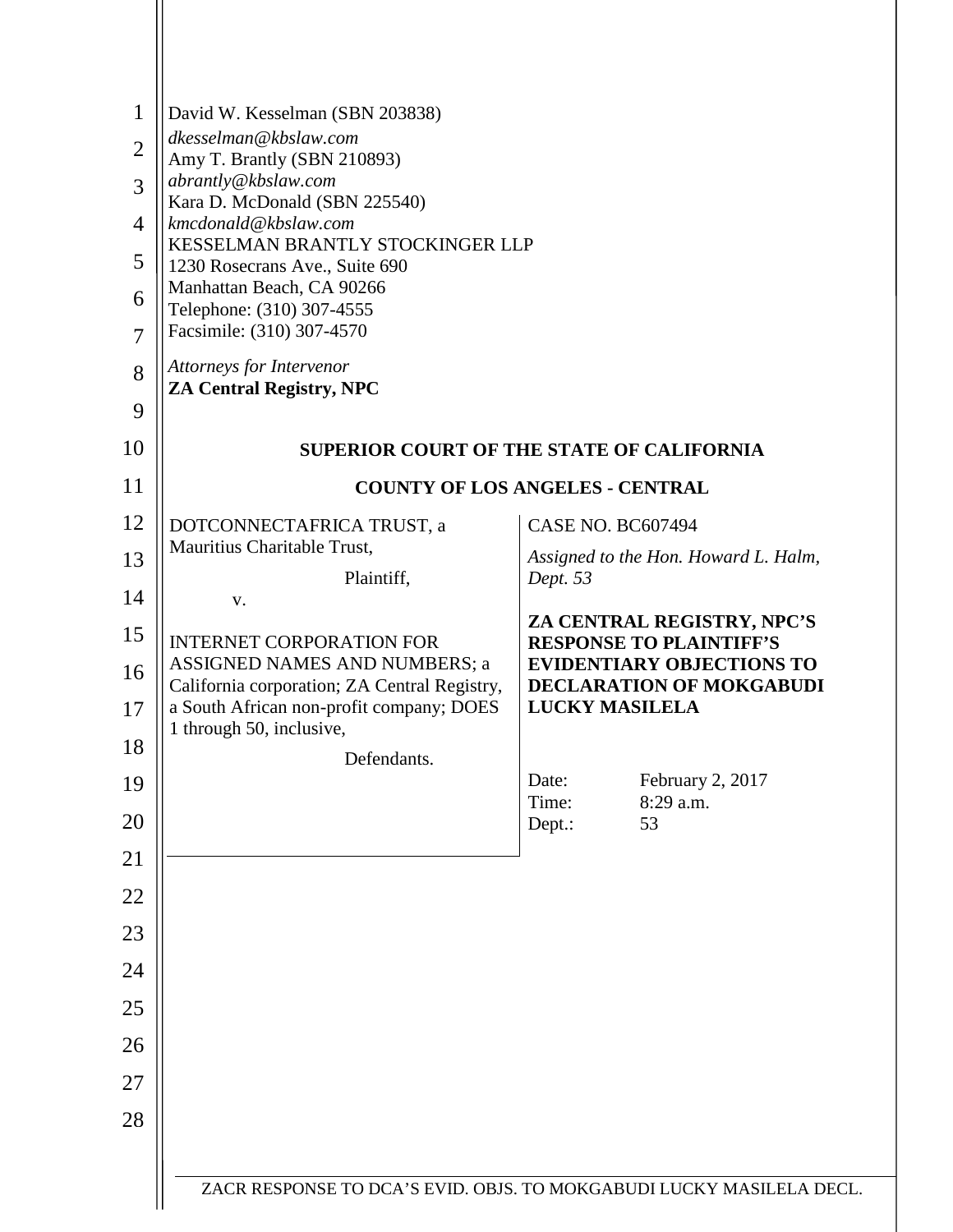1 2 3 4 5 6 7 8 9 10 Defendant ZA Central Registry, NPC ("ZACR") submits its responses to the evidentiary objections to the Declaration of Mokgabudi Lucky Masilela ("Masilela Declaration") filed by Plaintiff DOTCONNECTAFRICA Trust ("DCA"). As an initial matter, DCA objects to the entire Masilela Declaration arguing that his declaration is misleading in that it fails to state that ZACR agreed to grant the African Union Commission ("AUC") any rights to the gTLD .Africa and that the AUC is effectively itself an applicant for the .Africa gTLD. Plaintiff's objection that Mr. Masilela's testimony is "misleading" is argumentative and not a proper objection under § 352 of the California Evidence Code. Plaintiff's improper arguments in the guise of evidentiary objections should be disregarded. Moreover, whether ZACR agreed to grant any rights to the gTLD .Africa to the AUC or not is immaterial for purposes of this motion. ICANN does not prohibit such assignments. *See* Brantly Decl. Ex. 2 (Willett Tr. at 48:9-49:19); Ex. 3 (Attallah Tr. at 129:2-130:2).

| 11 | <b>Masilela Decl.</b> | <b>DCA's Objection</b> | <b>ZACR's Response</b> | <b>Court's Ruling</b> |
|----|-----------------------|------------------------|------------------------|-----------------------|
| 12 | <b>13: ZACR was</b>   | 1. Lacks foundation,   | Mr. Masilela is the    |                       |
| 13 | originally formed in  | irrelevant (Evid.      | <b>Chief Executive</b> |                       |
| 14 | 1988 under the name   | Code $§$ 403)          | Officer of ZACR and    |                       |
| 15 | UniForum S.A. The     | 2. Lacks personal      | has personal           |                       |
| 16 | purpose of the        | knowledge (Evid.       | knowledge of           |                       |
| 17 | company was to        | Code § 702)            | ZACR's history,        |                       |
| 18 | promote open          | 3. Speculative (Evid.  | reputation and         |                       |
| 19 | standards and         | Code § 1200, et seq.)  | operations. Mr.        |                       |
| 20 | systems in computer   | [sic] Conclusory       | Masilela's testimony   |                       |
| 21 | hardware and          | (Evinger v.            | is relevant to show    |                       |
| 22 | software. In 1995,    | MacDougall (1938)      | that ZACR was an       |                       |
| 23 | the company was       | 28 Cal. App. 2d        | experienced            |                       |
| 24 | assigned the          | 175.                   | applicant for .Africa. |                       |
| 25 | administration rights | [sic] Irrelevant       |                        |                       |
| 26 | for the South African | (Evid. Code § 350)     |                        |                       |
| 27 | domain name,          |                        |                        |                       |
| 28 |                       |                        |                        |                       |

28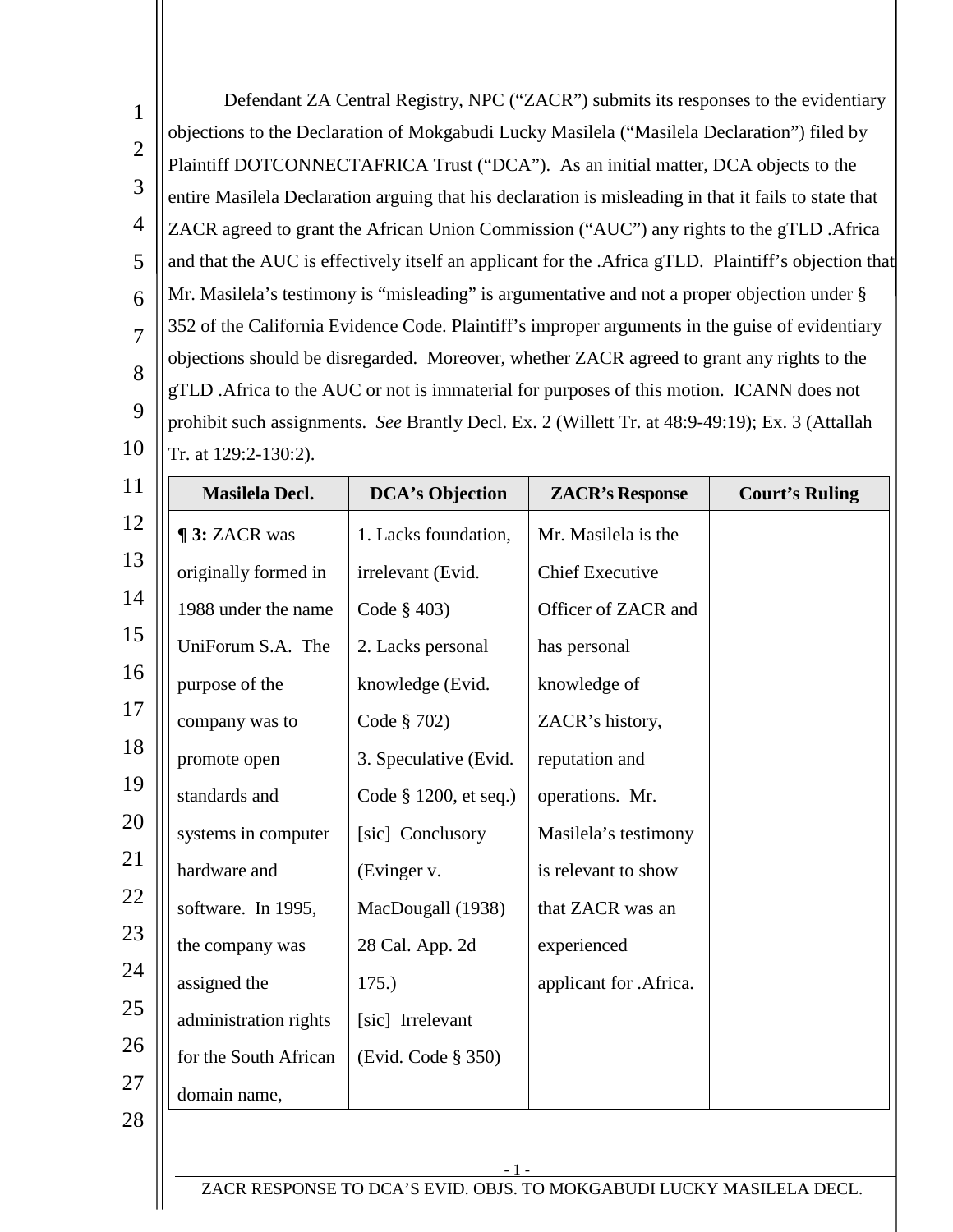| $\mathbf{1}$   | "co.za." Today                                                       |  |
|----------------|----------------------------------------------------------------------|--|
| $\overline{2}$ | ZACR has registered                                                  |  |
| 3              | over 1 million co.za                                                 |  |
| $\overline{4}$ | domain name                                                          |  |
| $\mathfrak{S}$ | $registrations - or$                                                 |  |
| 6              | about 95% of the                                                     |  |
| $\tau$         | total registrations for                                              |  |
| 8              | ".za." Due to its                                                    |  |
| 9              | well-known                                                           |  |
| 10             | reputation for                                                       |  |
| 11             | independence and                                                     |  |
| 12             | neutrality, as well as                                               |  |
| 13             | technical competence                                                 |  |
| 14             | and operational                                                      |  |
| 15             | excellence, ZACR is                                                  |  |
| 16             | the single largest                                                   |  |
| 17             | domain name registry                                                 |  |
| 18             | on the African                                                       |  |
| 19             | continent.                                                           |  |
| 20             |                                                                      |  |
| 21             |                                                                      |  |
| 22             |                                                                      |  |
| 23             |                                                                      |  |
| 24             |                                                                      |  |
| $25\,$         |                                                                      |  |
| $26\,$         |                                                                      |  |
| 27             |                                                                      |  |
| 28             |                                                                      |  |
|                | $-2-$                                                                |  |
|                | ZACR RESPONSE TO DCA'S EVID. OBJS. TO MOKGABUDI LUCKY MASILELA DECL. |  |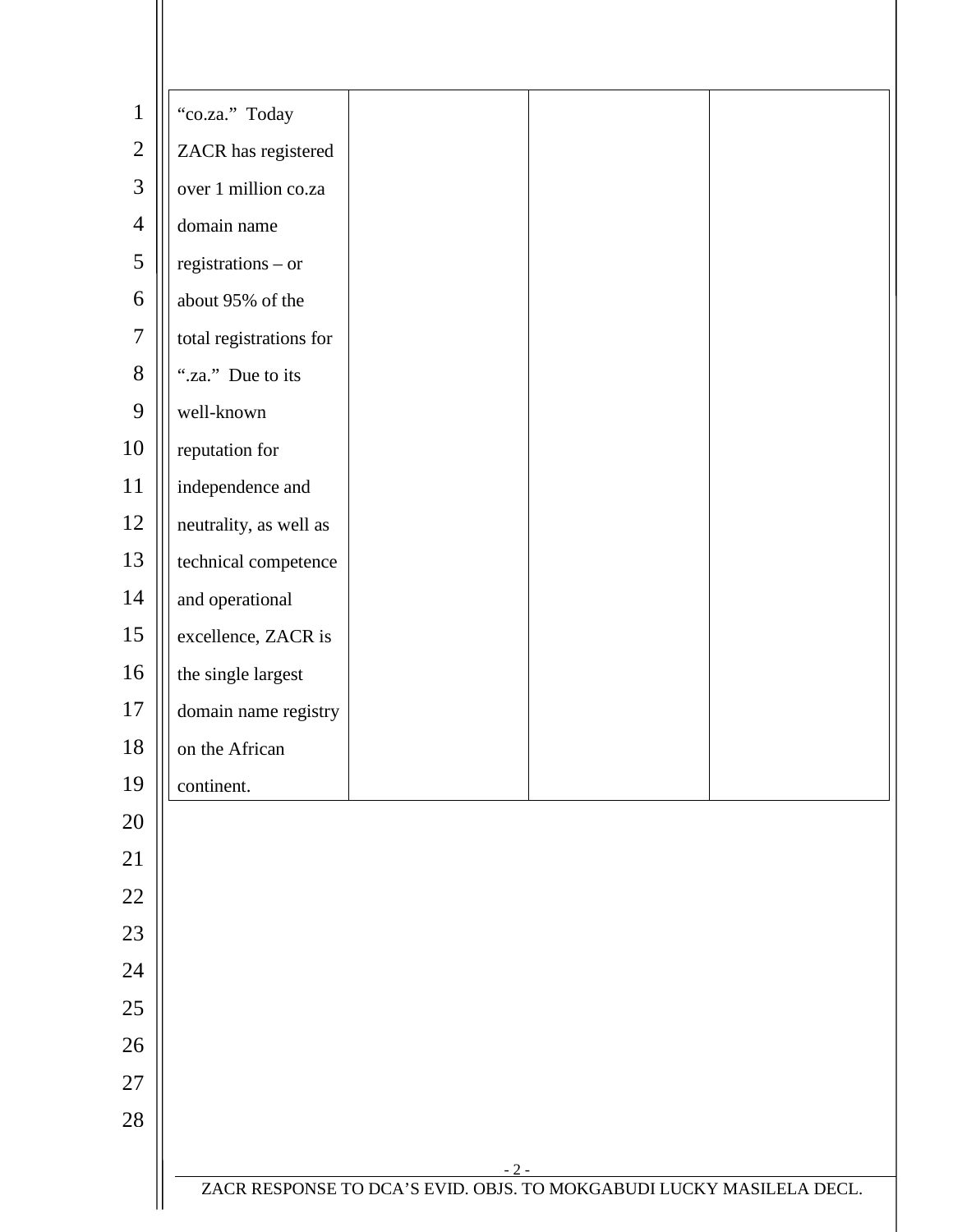| Masilela Decl.          | <b>DCA's Objection</b> | <b>ZACR's Response</b> | <b>Court's Ruling</b> |
|-------------------------|------------------------|------------------------|-----------------------|
| $\P$ 4: After Internet  | 1. Irrelevant (Evid.   | Mr. Masilela's         |                       |
| Corporation For         | Code § 350)            | testimony is relevant  |                       |
| Assigned Names and      |                        | to show that ZACR      |                       |
| Numbers ("ICANN")       |                        | was an experienced     |                       |
| formally launched       |                        | applicant for .Africa. |                       |
| the "New gTLD           |                        |                        |                       |
| Program," ZACR          |                        |                        |                       |
| submitted an            |                        |                        |                       |
| application for the     |                        |                        |                       |
| .Africa gTLD. I am      |                        |                        |                       |
| aware that both         |                        |                        |                       |
| ZACR and DCA            |                        |                        |                       |
| submitted their         |                        |                        |                       |
| respective              |                        |                        |                       |
| applications for the    |                        |                        |                       |
| .Africa gTLD in the     |                        |                        |                       |
| Spring/Summer of        |                        |                        |                       |
| 2012. At the same       |                        |                        |                       |
| time, ZACR also         |                        |                        |                       |
| applied for, and        |                        |                        |                       |
| obtained, the           |                        |                        |                       |
| .CapeTown, .Joburg      |                        |                        |                       |
| and .Durban gTLDs,      |                        |                        |                       |
| and these gTLDs         |                        |                        |                       |
| have been launched      |                        |                        |                       |
| to the Internet public. |                        |                        |                       |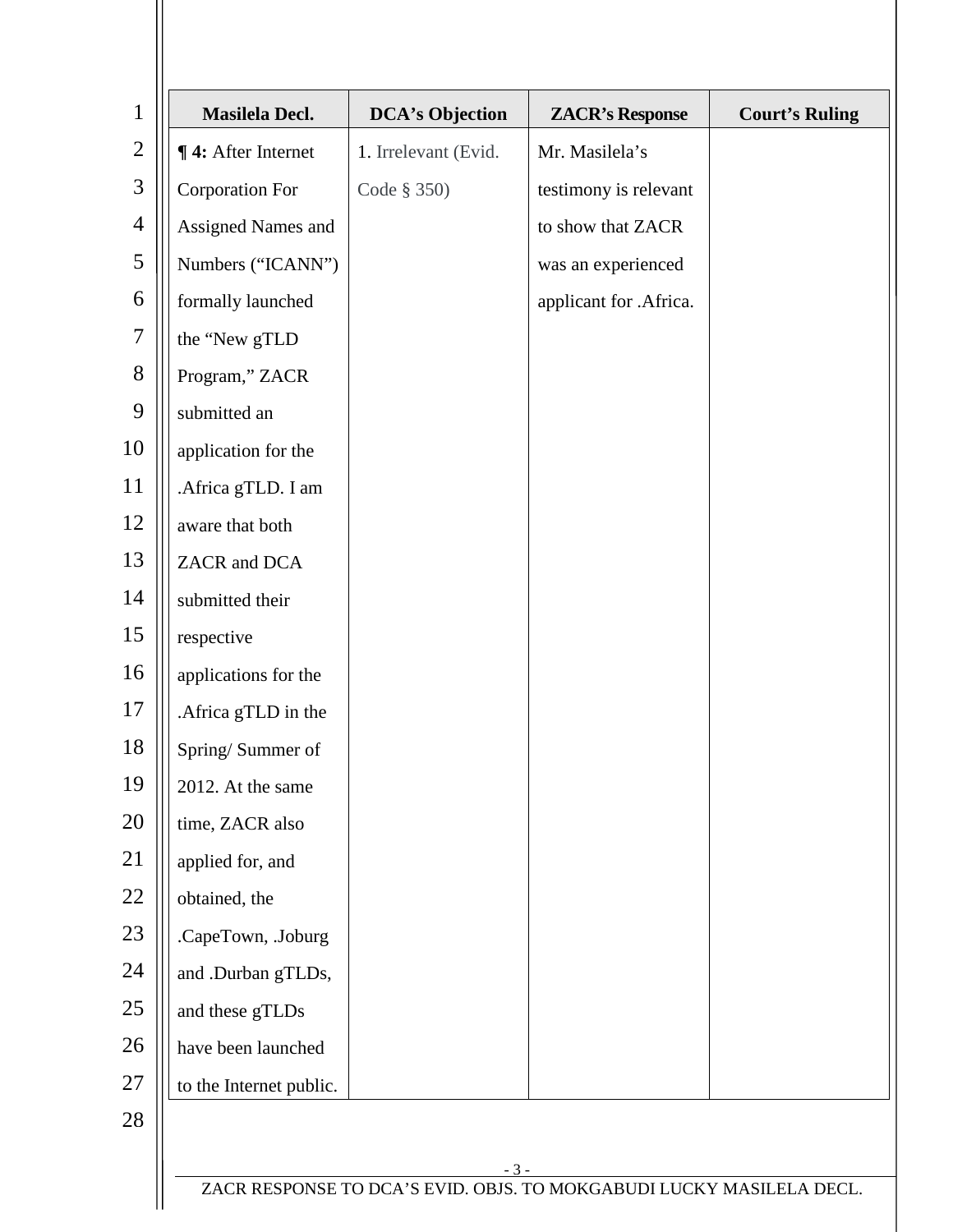| $\mathbf{1}$   | Masilela Decl.         | <b>DCA's Objection</b> | <b>ZACR's Response</b>      | <b>Court's Ruling</b> |
|----------------|------------------------|------------------------|-----------------------------|-----------------------|
| $\overline{2}$ | $\P$ 5: I am familiar  | 1. The Application     | The Court may refer         |                       |
| 3              | with the ICANN         | Guidebook is the       | to the Guidebook            |                       |
| $\overline{4}$ | selection criteria for | best evidence of the   | which, in addition to       |                       |
| 5              | the gTLD. ICANN        | document. (Evid.       | being accessible            |                       |
| 6              | set forth selection    | Code § 1520)           | online, is part of the      |                       |
| 7              | criteria in an         | 2. Lacks foundation    | record. (Declaration        |                       |
| 8              | Applicant              | (Evid. Code § 403)     | of Sophia Bekele            |                       |
| 9              | Guidebook. Among       | 3. Lacks personal      | Eshete, Ex. 3)              |                       |
| 10             | other things, ICANN    | knowledge. (Evid.      |                             |                       |
| 11             | made clear that        | Code §702)             | Additionally, Mr.           |                       |
| 12             | because the .Africa    |                        | Masilela is the Chief       |                       |
| 13             | gTLD represented       |                        | <b>Executive Officer of</b> |                       |
| 14             | the name of a          |                        | ZACR and has                |                       |
| 15             | geographic region, an  |                        | personal knowledge          |                       |
| 16             | applicant would need   |                        | of the process for the      |                       |
| 17             | to provide             |                        | delegation of the           |                       |
| 18             | documentation          |                        | .Africa gLTD.               |                       |
| 19             | showing support        |                        |                             |                       |
| 20             | from at least 60% of   |                        |                             |                       |
| 21             | the governments in     |                        |                             |                       |
| 22             | the region. Further,   |                        |                             |                       |
| 23             | ICANN criteria         |                        |                             |                       |
| 24             | provided that no       |                        |                             |                       |
| 25             | more than one          |                        |                             |                       |
| 26             | objection from a       |                        |                             |                       |
| 27             | government or public   |                        |                             |                       |
| 28             |                        |                        |                             |                       |

- 4 -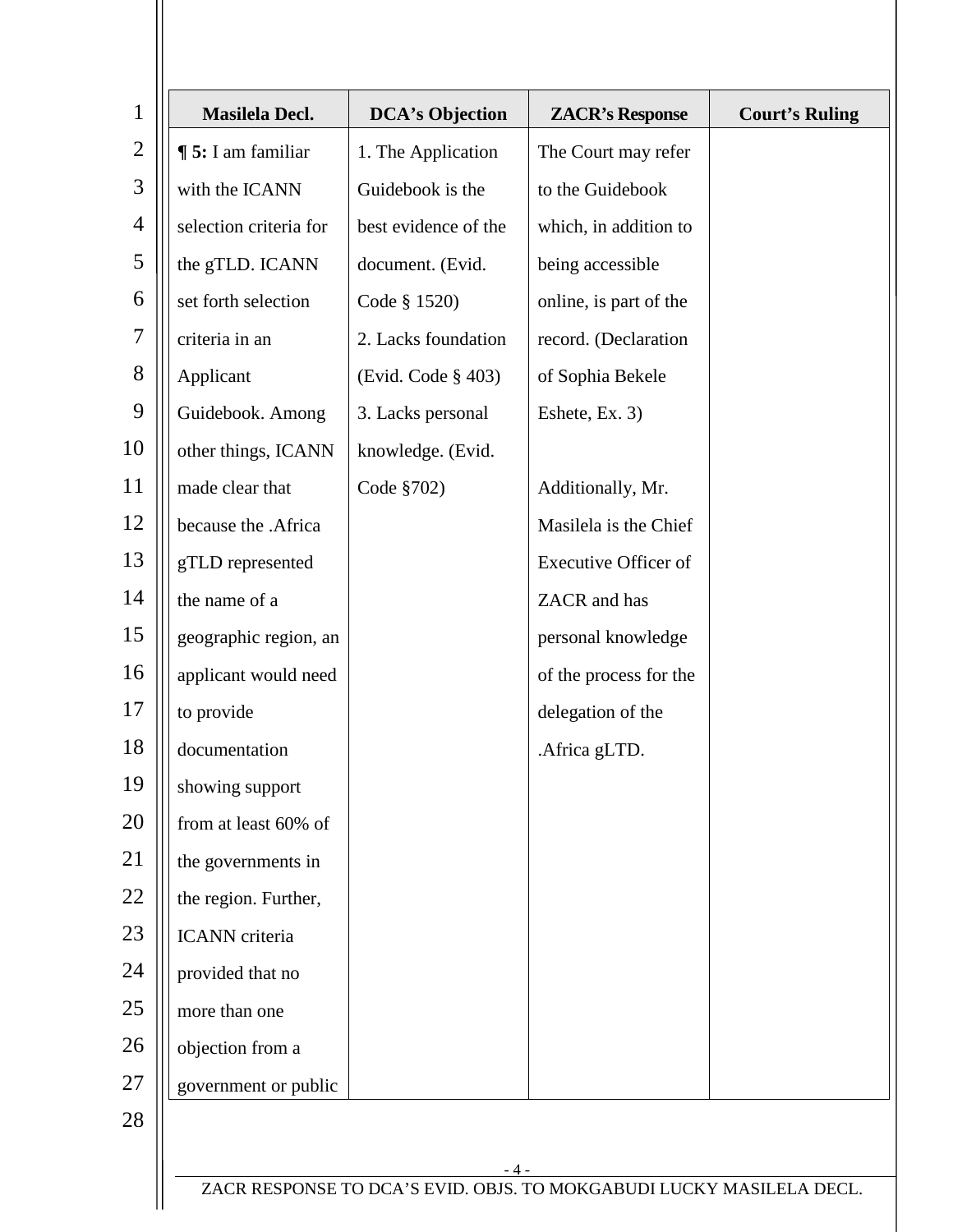| $\mathbf{1}$                           | entity associated with  |                        |                             |                       |
|----------------------------------------|-------------------------|------------------------|-----------------------------|-----------------------|
| $\overline{2}$                         | the geographic          |                        |                             |                       |
| 3                                      | region would be         |                        |                             |                       |
| $\overline{4}$                         | permitted. These        |                        |                             |                       |
| 5                                      | criteria are set forth  |                        |                             |                       |
| 6                                      | in ICANN                |                        |                             |                       |
| 7                                      | Application             |                        |                             |                       |
| 8                                      | Guidebook Module        |                        |                             |                       |
| 9                                      | 2, and available        |                        |                             |                       |
| 10                                     | online at:              |                        |                             |                       |
| 11                                     | http://newgtlds.icann.  |                        |                             |                       |
| 12                                     | org/en/applicants/agb   |                        |                             |                       |
| 13                                     | par 2.2.1.4.2.4.        |                        |                             |                       |
|                                        |                         |                        |                             |                       |
| 14                                     | <b>Masilela Decl.</b>   | <b>DCA's Objection</b> | <b>ZACR's Response</b>      | <b>Court's Ruling</b> |
| 15                                     | $\P 6: ZACR$            | 1. The letters are the | The Court may refer         |                       |
| 16                                     | submitted its           | best evidence of the   | to the letters, which       |                       |
| 17                                     | application to          | letters. (Evid. Code § | are attached to the         |                       |
| 18                                     | ICANN with the full     | 1520)                  | <b>Masilela Declaration</b> |                       |
|                                        | support of African      |                        | as Exhibits B and C.        |                       |
|                                        | Union member states     |                        |                             |                       |
|                                        | via the African         |                        | Mr. Masilela is the         |                       |
|                                        | <b>Union Commission</b> |                        | <b>Chief Executive</b>      |                       |
|                                        | ("AUC")                 |                        | Officer of ZACR and         |                       |
|                                        | endorsement.            |                        | has personal                |                       |
| 19<br>20<br>21<br>22<br>23<br>24<br>25 | Specifically, the       |                        | knowledge of                |                       |
| 26                                     | AUC, which serves       |                        | ZACR's application          |                       |
| 27                                     | as the Secretariat of   |                        | for the .Africa gLTD.       |                       |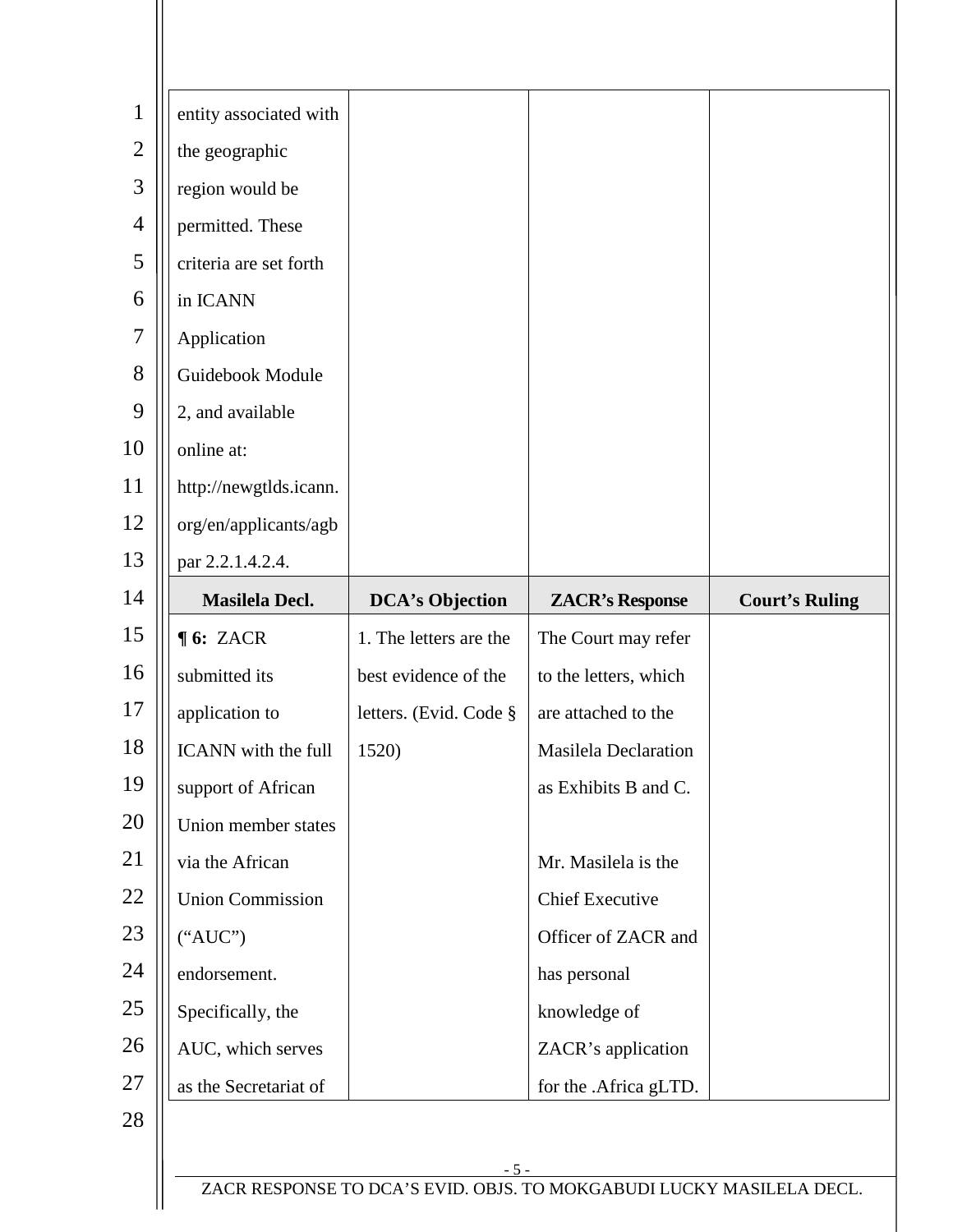| $\mathbf{1}$   | the African Union,          |       |  |
|----------------|-----------------------------|-------|--|
| $\overline{2}$ | provided a letter           |       |  |
| 3              | supporting ZACR's           |       |  |
| $\overline{4}$ | application. ZACR           |       |  |
| 5              | submitted a letter of       |       |  |
| 6              | support from the            |       |  |
| $\overline{7}$ | African Union dated         |       |  |
| 8              | July 4, 2012. In            |       |  |
| 9              | response, ICANN's           |       |  |
| 10             | Geographic Names            |       |  |
| 11             | Panel provided              |       |  |
| 12             | ZACR with                   |       |  |
| 13             | <b>Clarifying Questions</b> |       |  |
| 14             | relating to                 |       |  |
| 15             | deficiencies in the         |       |  |
| 16             | AUC letter of               |       |  |
| 17             | support. Attached           |       |  |
| 18             | hereto as Exhibit A         |       |  |
| 19             | is a true and correct       |       |  |
| 20             | copy of the                 |       |  |
| 21             | Geographic Names            |       |  |
| 22             | Panel Clarifying            |       |  |
| 23             | Questions. ZACR             |       |  |
| 24             | addressed the               |       |  |
| 25             | deficiencies and            |       |  |
| 26             | submitted an updated        |       |  |
| 27             | letter of support on        |       |  |
| 28             | or about July 2,            |       |  |
|                |                             | $-6-$ |  |

 $\mathbb{I}$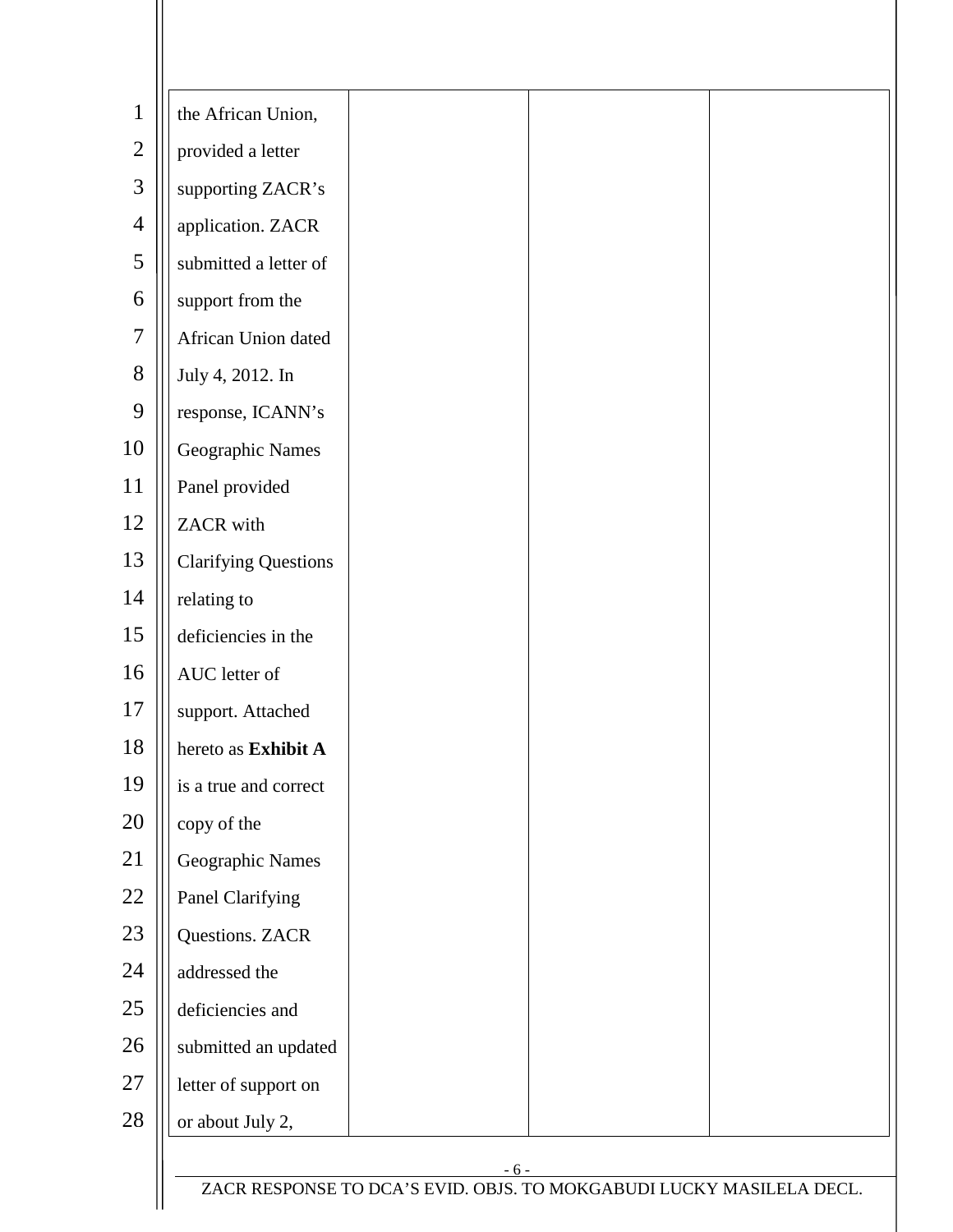| $\mathbf{1}$   | 2013. A true and        |                        |                             |                       |
|----------------|-------------------------|------------------------|-----------------------------|-----------------------|
| $\overline{2}$ | correct copy of the     |                        |                             |                       |
| 3              | July 2, 2013 AUC        |                        |                             |                       |
| $\overline{4}$ | letter is attached as   |                        |                             |                       |
| 5              | Exhibit B. In           |                        |                             |                       |
| 6              | addition, the only      |                        |                             |                       |
| 7              | nonmember,              |                        |                             |                       |
| 8              | Morocco, separately     |                        |                             |                       |
| 9              | provided a letter       |                        |                             |                       |
| 10             | supporting ZACR's       |                        |                             |                       |
| 11             | application. A true     |                        |                             |                       |
| 12             | and correct copy of     |                        |                             |                       |
| 13             | the March 28, 2012      |                        |                             |                       |
| 14             | Moroccan letter of      |                        |                             |                       |
| 15             | support is attached as  |                        |                             |                       |
| 16             | Exhibit C.              |                        |                             |                       |
| 17             | <b>Masilela Decl.</b>   | <b>DCA's Objection</b> | <b>ZACR's Response</b>      | <b>Court's Ruling</b> |
| 18             | <b>T:</b> ZACR received | 1. Lacks personal      | The Court may refer         |                       |
| 19             | the support of the      | knowledge (Evid.       | to the letter, which is     |                       |
| 20             | African Union only      | Code § 702)            | attached to the             |                       |
| 21             | after the AUC           | 2. Lacks foundation    | <b>Masilela Declaration</b> |                       |
| 22             | publicized a request    | (Evid. Code § 403)     | as Exhibit D.               |                       |
| 23             | for proposal            |                        |                             |                       |
| 24             | ("RFP"). This was an    |                        | Mr. Masilela is the         |                       |
| 25             | open bid process.       |                        | <b>Chief Executive</b>      |                       |
| 26             | The AUC made clear      |                        | Officer of ZACR and         |                       |
| 27             | that it was only going  |                        | has personal                |                       |
| 28             |                         |                        |                             |                       |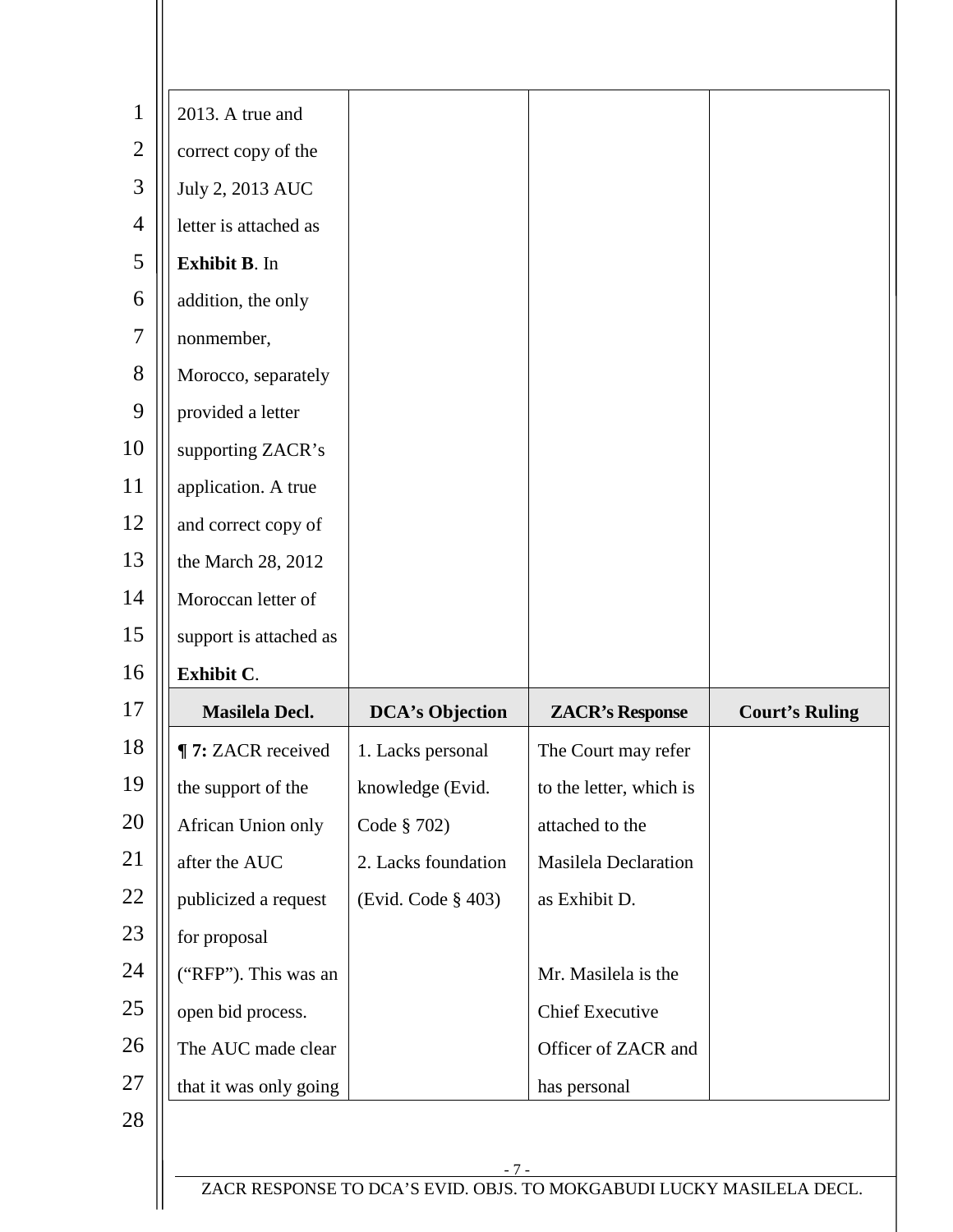| to support one         | knowledge of the  |
|------------------------|-------------------|
| applicant. By way of   | AUC RFP, which    |
| background, the        | ZACR participated |
| <b>AUC RFP process</b> | in.               |
| began because it was   |                   |
| well known that        |                   |
| <b>ICANN</b> was       |                   |
| considering a new      |                   |
| gTLD program,          |                   |
| including .Africa. It  |                   |
| was in anticipation of |                   |
| this new gTLD          |                   |
| program that the       |                   |
| AUC decided to hold    |                   |
| an RFP to support a    |                   |
| single, qualified      |                   |
| applicant for the      |                   |
| African Union. This    |                   |
| is because the AUC     |                   |
| was specifically       |                   |
| mandated by member     |                   |
| states to set up the   |                   |
| structures and         |                   |
| modalities for the     |                   |
| implementation of      |                   |
| the dotAfrica          |                   |
| (.Africa) gTLD.        |                   |
| Details of the process |                   |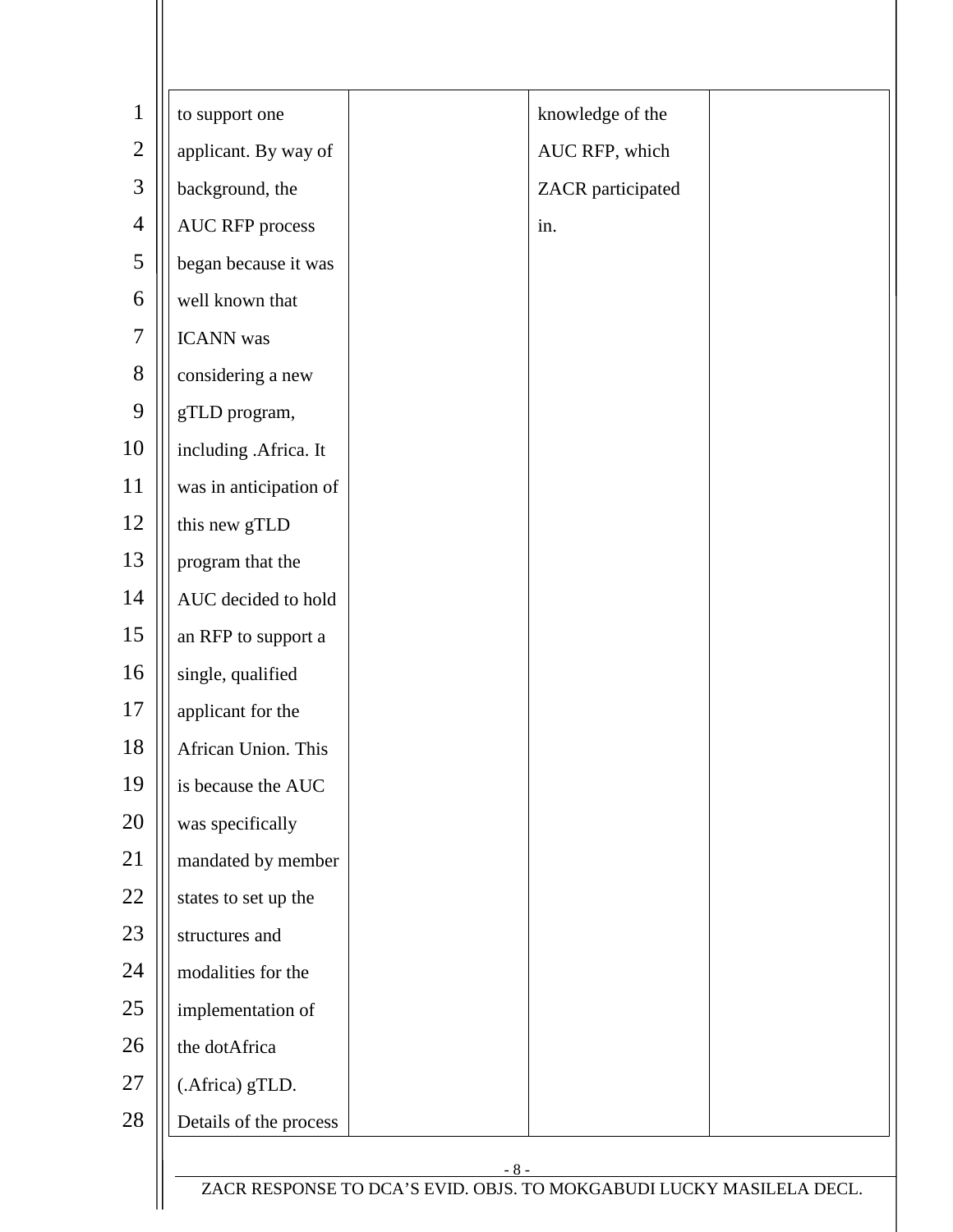|    | are set forth in the      |                        |                        |                       |
|----|---------------------------|------------------------|------------------------|-----------------------|
|    | September 29, 2015        |                        |                        |                       |
|    | AUC letter, a true        |                        |                        |                       |
|    | and correct copy of       |                        |                        |                       |
|    | which is attached         |                        |                        |                       |
|    | hereto as Exhibit D.      |                        |                        |                       |
|    | This letter is also       |                        |                        |                       |
|    | available at:             |                        |                        |                       |
|    | http://africainonespac    |                        |                        |                       |
|    | e.org/downloads/GN        |                        |                        |                       |
|    | P.PDF                     |                        |                        |                       |
| 12 |                           |                        |                        |                       |
|    | Masilela Decl.            | <b>DCA's Objection</b> | <b>ZACR's Response</b> | <b>Court's Ruling</b> |
|    | <b>98:</b> I was informed | 1. Hearsay (Evid.      | Mr. Masilela's         |                       |
|    | by AUC officials that     | Code § 1200, et seq.)  | testimony is not       |                       |
|    | Plaintiff                 |                        | offered for the truth  |                       |
|    | DotConnectAfrica          |                        | of the matter asserted |                       |
|    | <b>Trust</b>              |                        | but rather as to what  |                       |
|    | ("Plaintiff") chose       |                        | he was informed. It    |                       |
|    | not to participate in     |                        | is also undisputed     |                       |
|    | the RFP.                  |                        | that DCA chose not     |                       |
|    |                           |                        | to participate in the  |                       |
|    |                           |                        | RFP.                   |                       |
|    |                           |                        |                        |                       |
|    |                           |                        |                        |                       |
|    |                           |                        |                        |                       |
|    |                           |                        |                        |                       |
|    |                           |                        |                        |                       |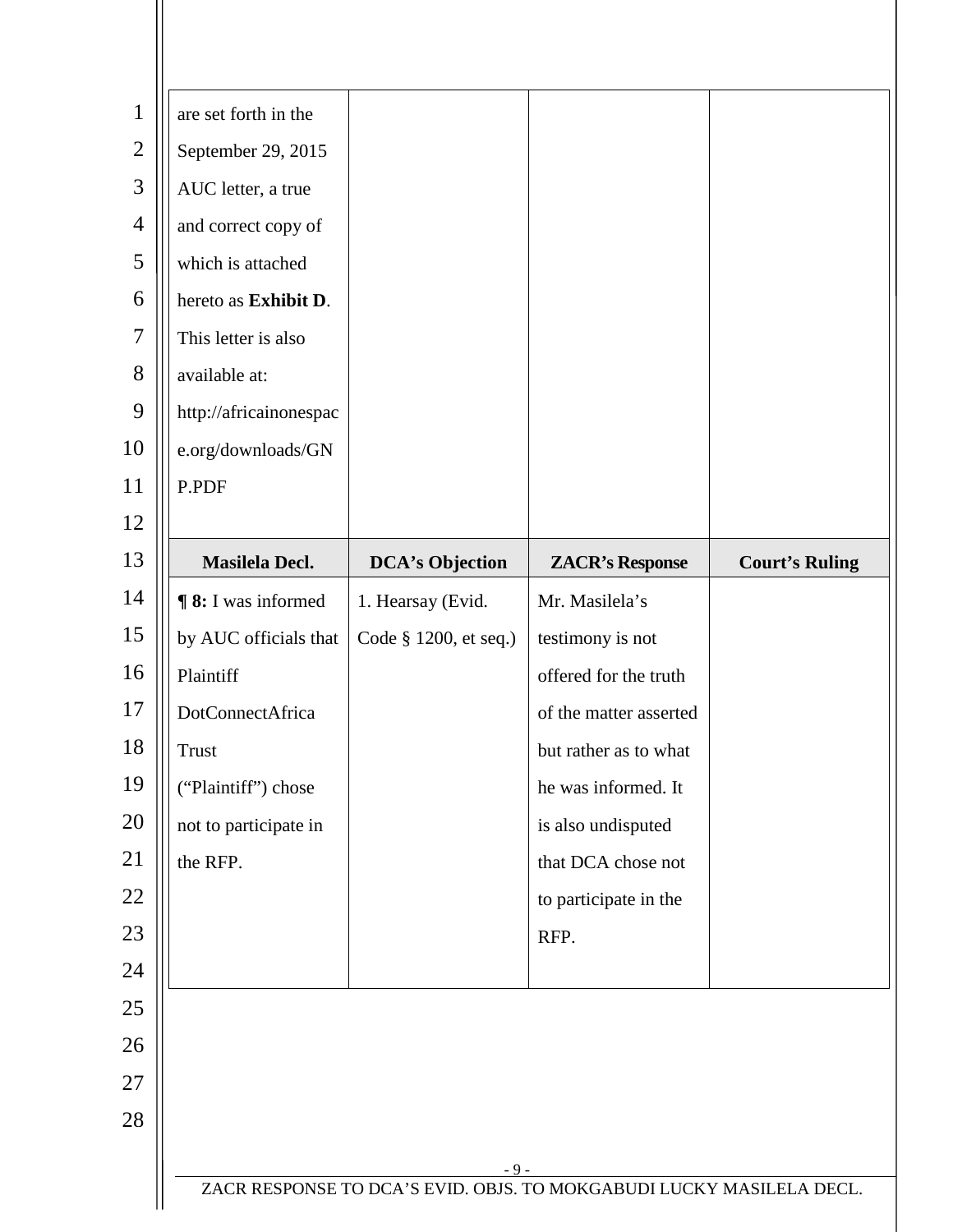| <b>Masilela Decl.</b>        | <b>DCA's Objection</b> | <b>ZACR's Response</b>     | <b>Court's Ruling</b> |
|------------------------------|------------------------|----------------------------|-----------------------|
| ¶ 9: Attached as             | 1. Irrelevant (Evid.   | The ICANN                  |                       |
| <b>Exhibit E</b> are true    | Code § 350)            | Guidebook requires         |                       |
| and correct copies of        |                        | that the applicant for     |                       |
| the 17 "Early                |                        | .Africa demonstrate        |                       |
| Warning Notices"             |                        | support from at least      |                       |
| from individual              |                        | 60% of the countries       |                       |
| African countries to         |                        | in Africa.                 |                       |
| Plaintiff's                  |                        | Declaration of             |                       |
| application. These           |                        | Sophia Bekele              |                       |
| "Early Warning               |                        | Eschete Ex. 3 at 2-        |                       |
| Notices" are also            |                        | 18. The Early              |                       |
| available online at:         |                        | <b>Warning Notices are</b> |                       |
| http://africainonespac       |                        | thus relevant to show      |                       |
| e.org/content.php?tag        |                        | that DCA did not           |                       |
| $=13$ &title=Resources       |                        | have the support of        |                       |
|                              |                        | the governments in         |                       |
|                              |                        | Africa.                    |                       |
| Masilela Decl.               | <b>DCA's Objection</b> | <b>ZACR's Response</b>     | <b>Court's Ruling</b> |
| <b>10:</b> The Registry      | 1. Lacks personal      | Mr. Masilela is the        |                       |
| Agreement between            | knowledge (Evid.       | <b>Chief Executive</b>     |                       |
| <b>ICANN</b> and <b>ZACR</b> | Code §702)             | Officer of ZACR and        |                       |
| was effective on             | 2. Lacks foundation    | has personal               |                       |
| March 24, 2014 and           | (Evid. Code $§$ 403)   | knowledge of the           |                       |
| runs for ten years.          | 3. Speculative (Evid.  | <b>Registry Agreement</b>  |                       |
| Yet, over two years          | Code §702)             | between ZACR and           |                       |
|                              | 4. Conclusory.         | ICANN, as well as          |                       |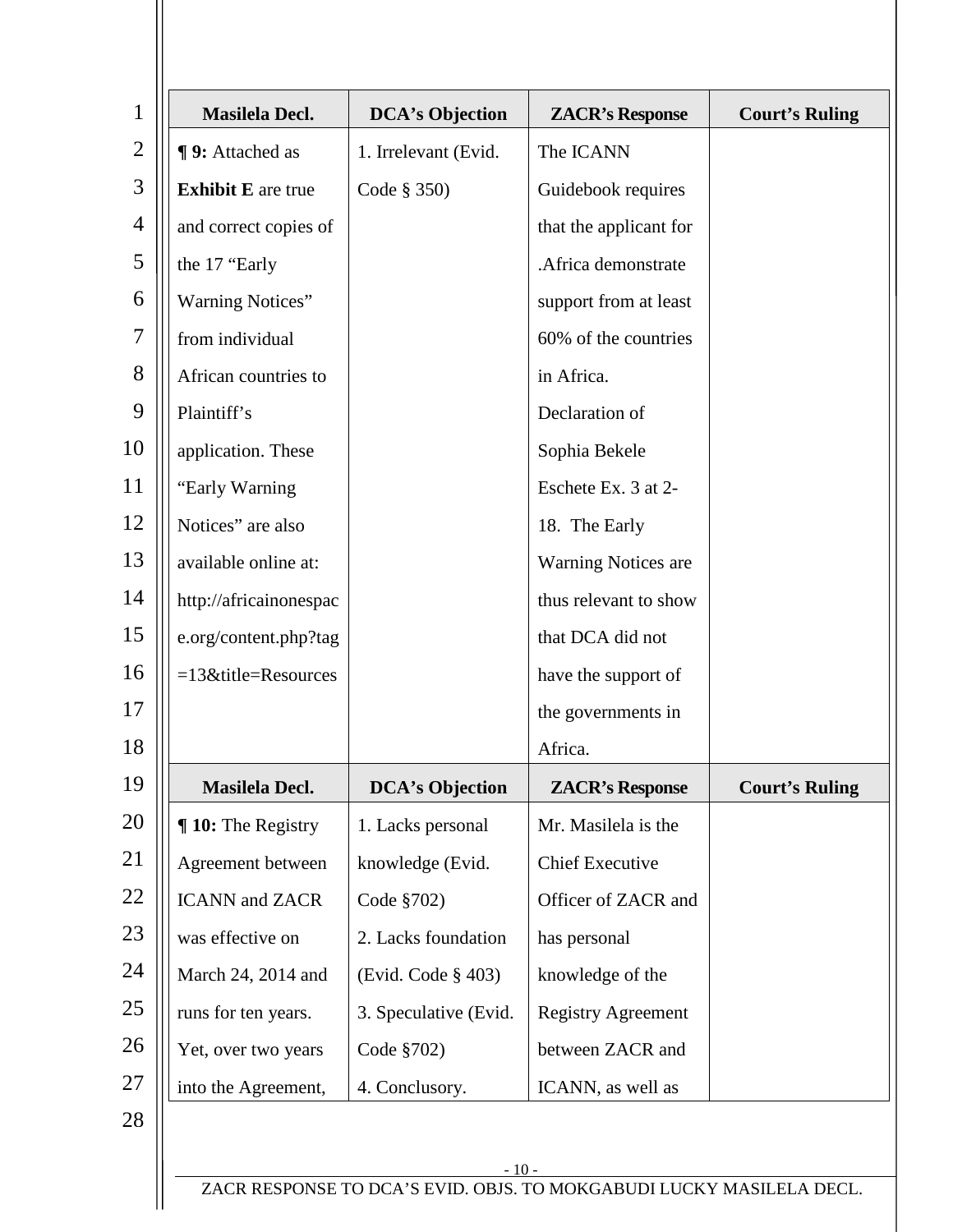| $\mathbf{1}$   | the .Africa gTLD has                                                 | (Evinger v.              | the business and       |  |  |
|----------------|----------------------------------------------------------------------|--------------------------|------------------------|--|--|
| $\overline{2}$ | still not been                                                       | MacDougall (1938)        | economic               |  |  |
| 3              | delegated to ZACR.                                                   | 28 Cal.App.2d 175.)      | consequences of the    |  |  |
| $\overline{4}$ | In effect, 20% of the                                                | 5. Biased and            | delayed                |  |  |
| 5              | period of the                                                        | misleading in that it    | implementation of      |  |  |
| 6              | Agreement has                                                        | was entered into after   | that agreement.        |  |  |
| 7              | already lapsed                                                       | the initiation of the    |                        |  |  |
| 8              | without any benefit                                                  | IRP process by DCA,      | Plaintiff's objections |  |  |
| 9              | to ZACR. This delay                                                  | the day after DCA        | that Mr. Masilela's    |  |  |
| 10             | has resulted in                                                      | requested ICANN          | testimony is           |  |  |
| 11             | unforeseen and                                                       | refrain from             | "[b]iased" and         |  |  |
| 12             | mounting costs, as                                                   | delegating the .Africa   | "misleading" are       |  |  |
| 13             | well as lost                                                         | domain based on the      | argumentative and      |  |  |
| 14             | opportunities, for the                                               | IRP proceeding           | not proper objections  |  |  |
| 15             | .Africa project.                                                     | pending, and on the      | under the California   |  |  |
| 16             |                                                                      | grounds that the IRP     | Evidence Code.         |  |  |
| 17             |                                                                      | ordered ICANN to         | Plaintiff's improper   |  |  |
| 18             |                                                                      | refrain from further     | arguments in the       |  |  |
| 19             |                                                                      | processing ZACR's        | guise of evidentiary   |  |  |
| 20             |                                                                      | application until the    | objections should be   |  |  |
| 21             |                                                                      | IRP proceeding           | disregarded.           |  |  |
| 22             |                                                                      | concluded. See           |                        |  |  |
| 23             |                                                                      | (Bekele Decl. ¶10,       |                        |  |  |
| 24             |                                                                      | Ex. 1, pp. 4, $\P\P$ 16- |                        |  |  |
| 25             |                                                                      | 20)                      |                        |  |  |
| 26             |                                                                      |                          |                        |  |  |
| 27             |                                                                      |                          |                        |  |  |
| 28             |                                                                      |                          |                        |  |  |
|                |                                                                      | $-11-$                   |                        |  |  |
|                | ZACR RESPONSE TO DCA'S EVID. OBJS. TO MOKGABUDI LUCKY MASILELA DECL. |                          |                        |  |  |

 $\mathbf{I}$ 

Ш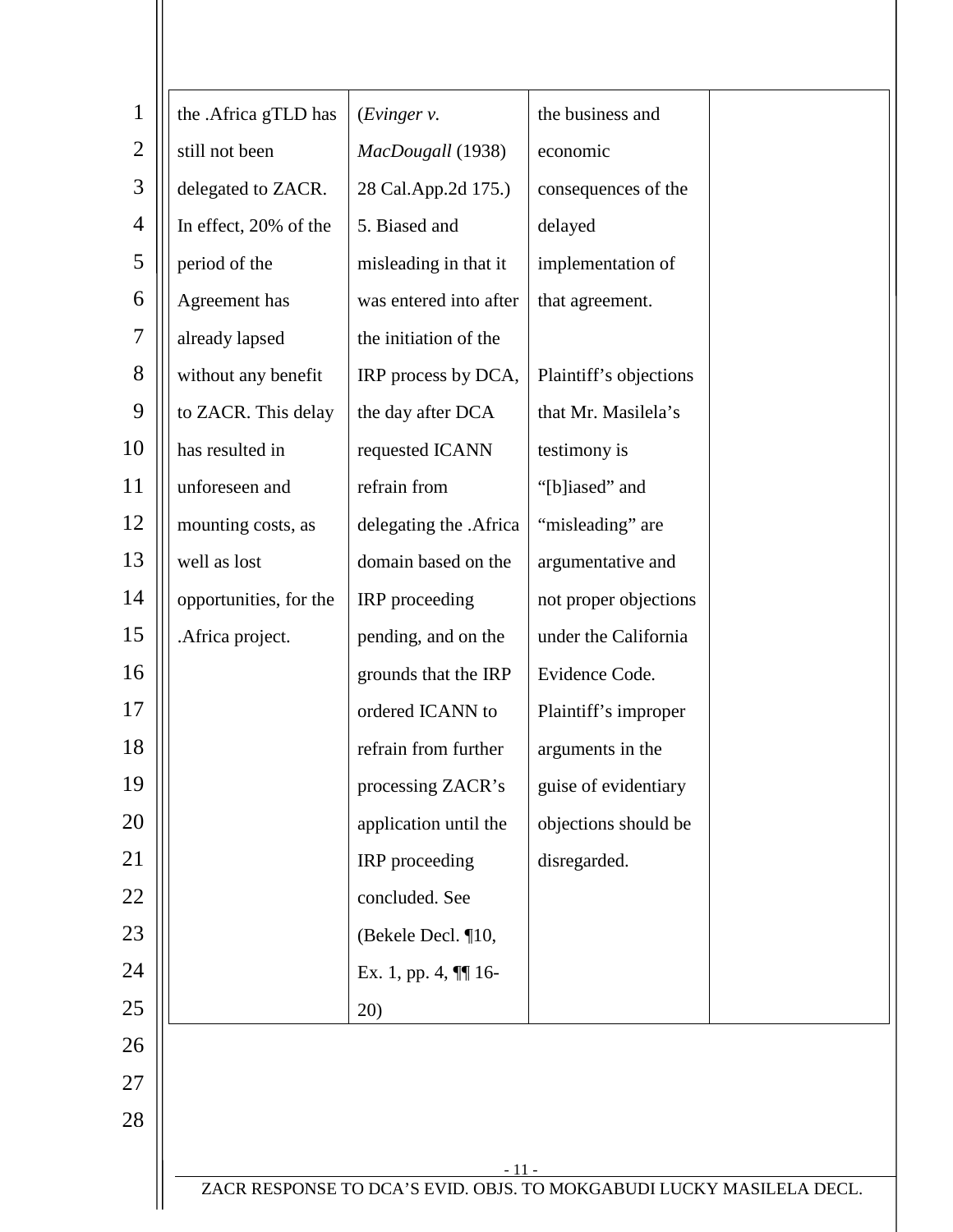| $\mathbf{1}$   | Masilela Decl.         | <b>DCA's Objection</b> | <b>ZACR's Response</b> | <b>Court's Ruling</b> |
|----------------|------------------------|------------------------|------------------------|-----------------------|
| $\overline{2}$ | ¶11: ZACR has          | [sic] 4. Lacks         | Mr. Masilela is the    |                       |
| 3              | incurred considerable  | foundation (Evid.      | <b>Chief Executive</b> |                       |
| $\overline{4}$ | expenses both prior    | Code $\S$ 403)         | Officer of ZACR and    |                       |
| 5              | to and after entering  | 5. Lacks personal      | has personal           |                       |
| 6              | into the Registry      | knowledge (Evid.       | knowledge of           |                       |
| 7              | Agreement. The         | Code §702)             | ZACR's expenses in     |                       |
| 8              | current and            | 6. Speculative (Evid.  | connection with the    |                       |
| 9              | continuing cost due    | Code § 1200, et seq.)  | Registry Agreement.    |                       |
| 10             | to the delay in the    | 7. Conclusory          |                        |                       |
| 11             | delegation is running  | (Evinger v.            | Mr. Masilela further   |                       |
| 12             | at approximately       | MacDougall (1938)      | testified that his     |                       |
| 13             | \$16,632 per month.    | 28 Cal.App.2d 175.)    | estimate of monthly    |                       |
| 14             | In May of 2016,        |                        | expenses was based     |                       |
| 15             | <b>ZACR</b> previously |                        | on a review of actual  |                       |
| 16             | estimated its average  |                        | costs incurred by      |                       |
| 17             | monthly costs at       |                        | ZACR. The              |                       |
| 18             | approximately          |                        | calculations           |                       |
| 19             | \$18,386. Cost         |                        | underlying             |                       |
| 20             | saving measures        |                        | Mr. Masilela's         |                       |
| 21             | implemented by         |                        | estimates are set      |                       |
| 22             | ZACR have brought      |                        | forth in Exhibit F.    |                       |
| 23             | the average amount     |                        | Costs incurred by      |                       |
| 24             | of ZACR's costs        |                        | ZACR as a result of    |                       |
| 25             | down. A true and       |                        | the delay in the       |                       |
| 26             | correct copy of a      |                        | delegation of the      |                       |
| 27             | summary of average     |                        | .Africa gLTD are       |                       |
| 28             |                        |                        |                        |                       |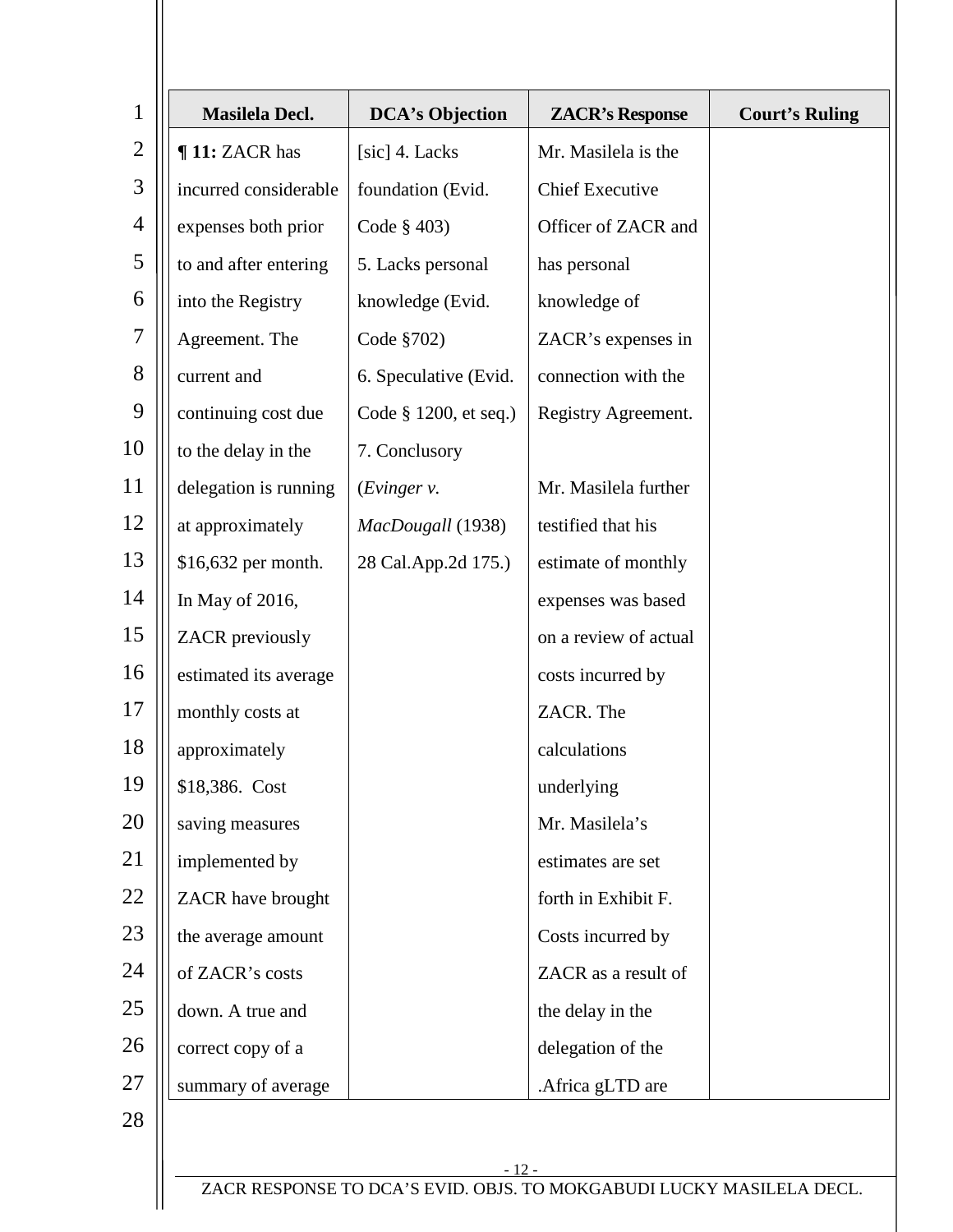| $\mathbf{1}$   | costs from July 2015   | directly relevant to   |
|----------------|------------------------|------------------------|
| $\overline{2}$ | to October 2016 is     | hardship ZACR will     |
| 3              | included as Exhibit    | suffer if the          |
| 4              | F. This is based upon  | preliminary            |
| 5              | a review of the        | injunction is granted. |
| 6              | monthly costs          |                        |
| 7              | incurred from July     |                        |
| 8              | 2015 to October        |                        |
| 9              | 2016 for the .Africa   |                        |
| 10             | project, including the |                        |
| 11             | ongoing costs related  |                        |
| 12             | to consultants,        |                        |
| 13             | marketing,             |                        |
| 14             | sponsorships and       |                        |
| 15             | related expenses. In   |                        |
| 16             | determining these      |                        |
| 17             | figures, we averaged   |                        |
| 18             | the monthly expenses   |                        |
| 19             | for the .Africa        |                        |
| 20             | project and where      |                        |
| 21             | necessary converted    |                        |
| 22             | expenditures from      |                        |
| 23             | South African Rand     |                        |
| 24             | to U.S. dollars. These |                        |
| 25             | figures were           |                        |
| 26             | configured by          |                        |
| 27             | ZACR's finance         |                        |
| 28             | section based on       |                        |
|                |                        | $-13-$                 |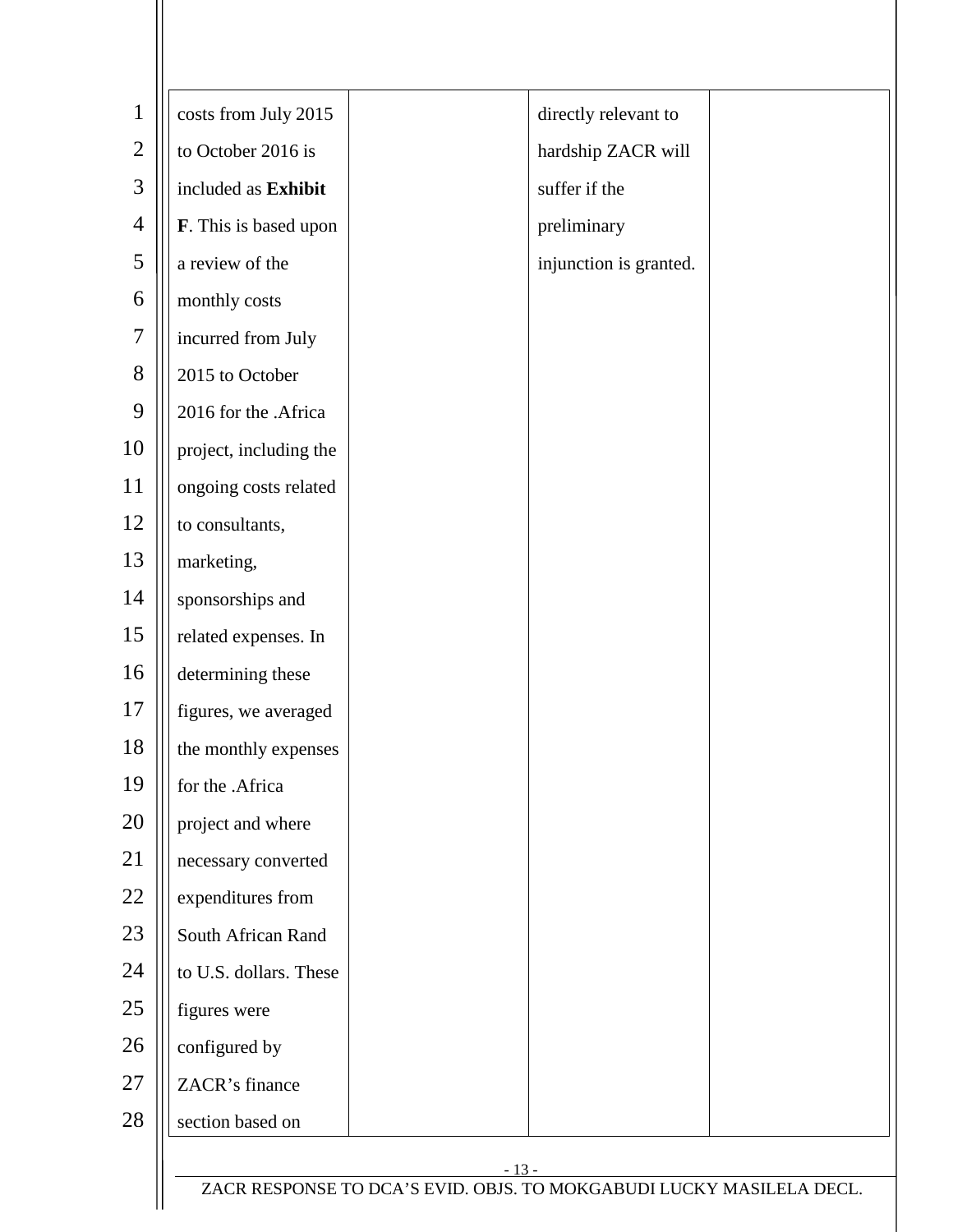| $\mathbf{1}$   | ZACR's financial       |        |  |
|----------------|------------------------|--------|--|
| $\overline{2}$ | records. The           |        |  |
| 3              | summary of costs       |        |  |
| $\overline{4}$ | listed in Exhibit F    |        |  |
| 5              | does not include any   |        |  |
| 6              | fees due to ICANN      |        |  |
| $\overline{7}$ | under the Registry     |        |  |
| 8              | Agreement or legal     |        |  |
| 9              | fees that ZACR had     |        |  |
| 10             | previously incurred.   |        |  |
| 11             | If we were to include  |        |  |
| 12             | actual and expected    |        |  |
| 13             | legal fees for this    |        |  |
| 14             | litigation, the ZACR   |        |  |
| 15             | finance section        |        |  |
| 16             | projects the cost      |        |  |
| 17             | figures would          |        |  |
| 18             | increase significantly |        |  |
| 19             | beyond \$16,632 per    |        |  |
| 20             | month. The             |        |  |
| 21             | importance of          |        |  |
| 22             | maintaining visibility |        |  |
| 23             | for the .Africa        |        |  |
| 24             | project, coupled with  |        |  |
| 25             | the ongoing need to    |        |  |
| 26             | interface with         |        |  |
| 27             | government officials   |        |  |
| 28             | throughout the         |        |  |
|                |                        | $-14-$ |  |

 $\mathbb{I}$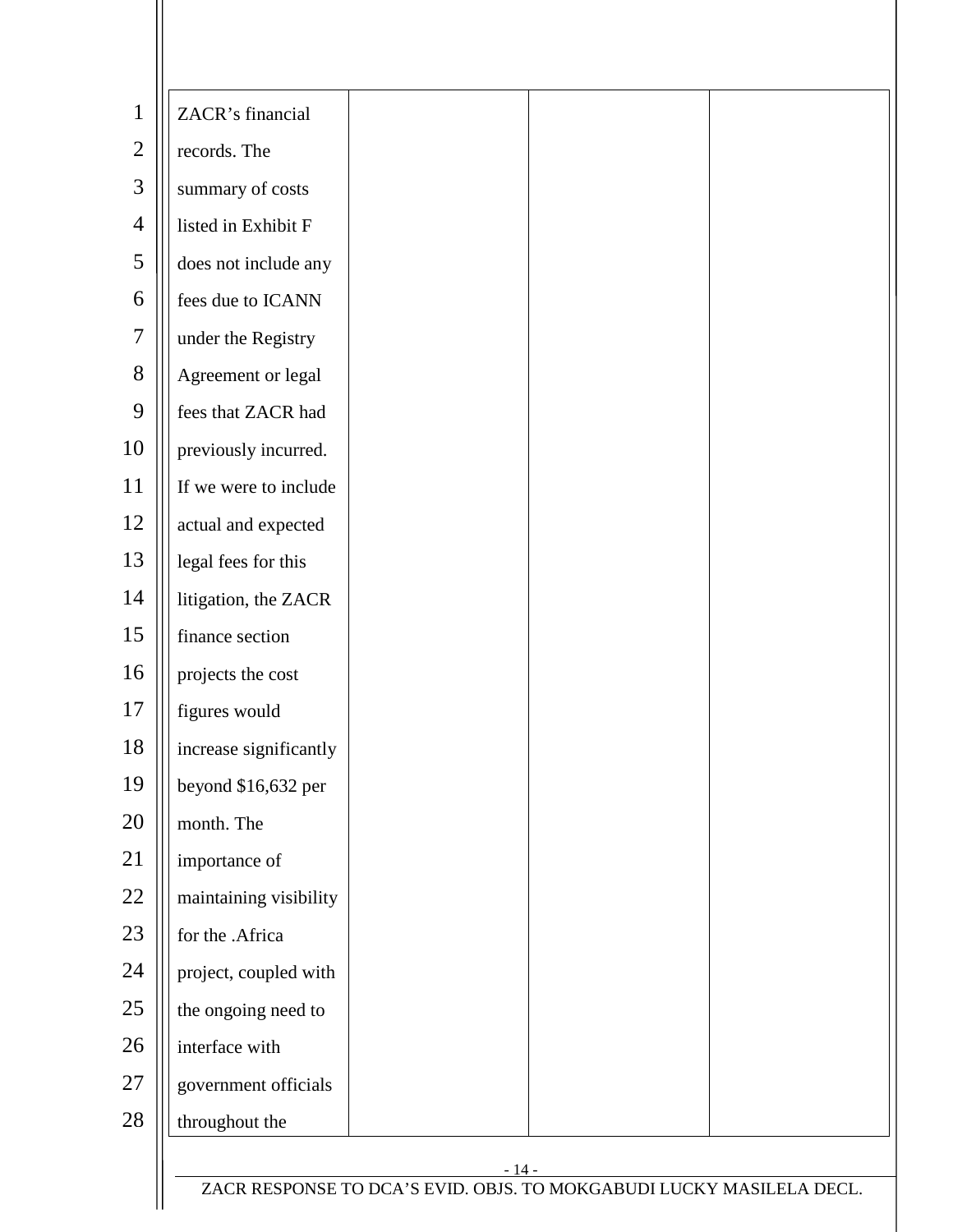| $\mathbf{1}$   | African continent,        |                        |                        |                       |
|----------------|---------------------------|------------------------|------------------------|-----------------------|
| $\overline{2}$ | makes clear that          |                        |                        |                       |
| 3              | these ongoing             |                        |                        |                       |
| $\overline{4}$ | expenses will             |                        |                        |                       |
| 5              | continue during the       |                        |                        |                       |
| 6              | course of this            |                        |                        |                       |
| $\overline{7}$ | litigation.               |                        |                        |                       |
| 8              | <b>Masilela Decl.</b>     | <b>DCA's Objection</b> | <b>ZACR's Response</b> | <b>Court's Ruling</b> |
| 9              | $\P$ 12: The Loss of      | 1. Lacks foundation    | Mr. Masilela is the    |                       |
| 10             | Net Income after Tax      | (Evid. Code $§$ 403)   | <b>Chief Executive</b> |                       |
| 11             | (opportunity costs)       | 2. Lacks personal      | Officer of ZACR and    |                       |
| 12             | suffered by ZACR          | knowledge (Evid.       | has personal           |                       |
| 13             | from the date of the      | Code §702)             | knowledge of the       |                       |
| 14             | planned delegation        | 3. Speculative (Evid.  | economic               |                       |
| 15             | following the             | Code § 1200, et seq.)  | consequences of the    |                       |
| 16             | <b>Registry Agreement</b> | 4. Conclusory          | delayed delegation of  |                       |
| 17             | through December 1,       | (Evinger v.            | the .Afica gLTD.       |                       |
| 18             | $2016$ , are now          | MacDougall (1938)      |                        |                       |
| 19             | estimated to be           | 28 Cal.App.2d 175.)    | Further, Mr. Masilela  |                       |
| 20             | approximately \$15.5      | 5. Biased and          | testified that his     |                       |
| 21             | million (U.S.             | misleading in that it  | estimate of            |                       |
| 22             | dollars). These           | was entered into after | opportunity costs      |                       |
| 23             | estimates were            | the initiation of the  | was based on a         |                       |
| 24             | configured by             | IRP process by DCA,    | review of projections  |                       |
| 25             | ZACR's finance            | the day after DCA      | made in the course of  |                       |
| 26             | section. A true and       | requested ICANN        | ZACR's application     |                       |
| 27             | correct copy of a         | refrain from           | for the .Africa gTLD,  |                       |
| 28             |                           |                        |                        |                       |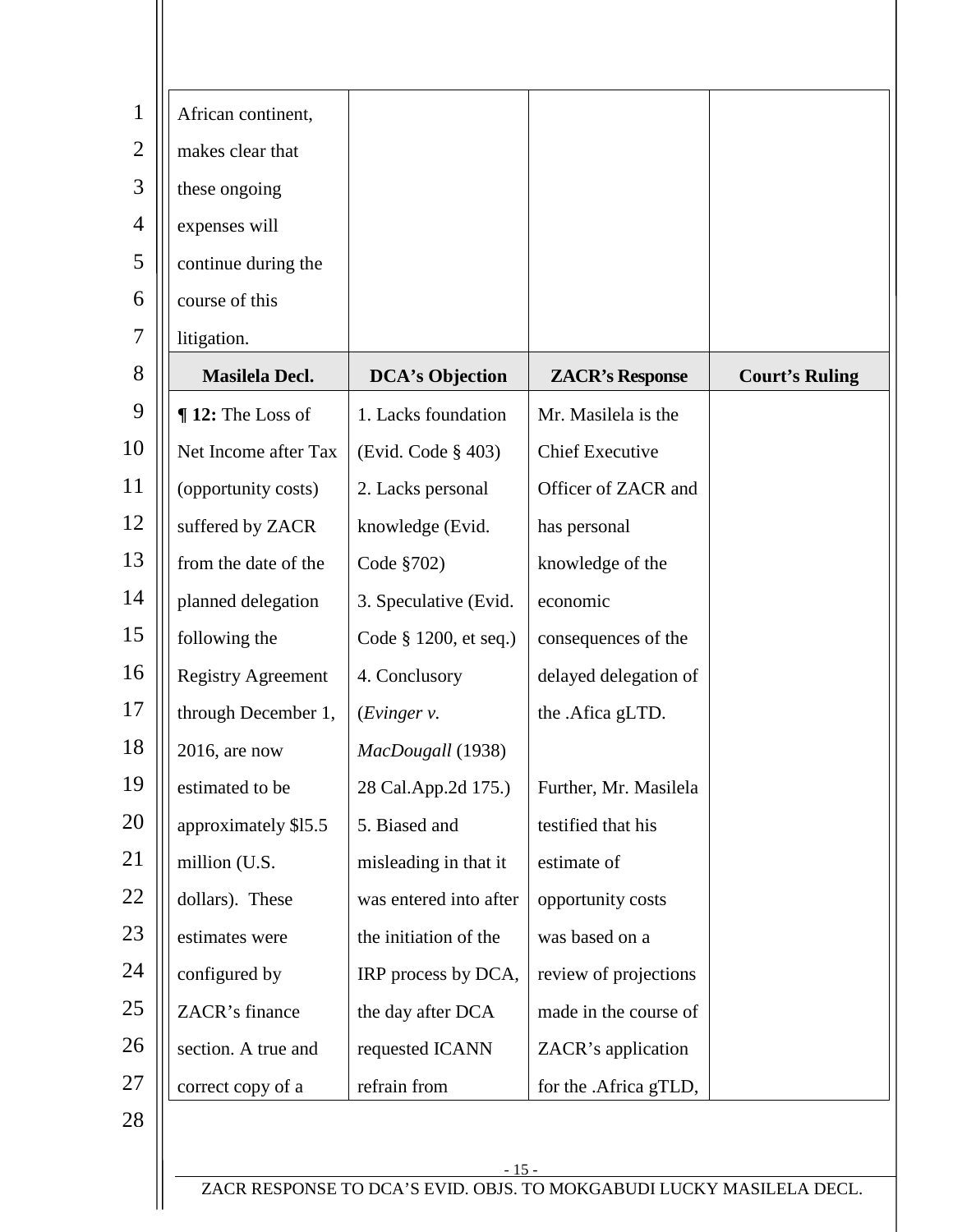| $\mathbf{1}$   | summary of the         | delegating the .Africa | and that ZACR had       |  |
|----------------|------------------------|------------------------|-------------------------|--|
| $\overline{2}$ | breakdown of           | domain based on the    | revised some of its     |  |
| 3              | ZACR's opportunity     | IRP proceeding         | projections             |  |
| $\overline{4}$ | costs are included in  | pending, and on the    | downward based on       |  |
| 5              | the attached Exhibit   | grounds that the IRP   | recent trends. The      |  |
| 6              | F. The estimated       | ordered ICANN to       | calculations            |  |
| $\overline{7}$ | number of              | refrain from further   | underlying              |  |
| 8              | registration numbers   | processing ZACR's      | Mr. Masilela's          |  |
| 9              | are based on ZACR's    | application until the  | estimate of the         |  |
| 10             | responses to           | IRP proceeding         | opportunity costs       |  |
| 11             | ICANN's 2012           | concluded. See         | suffered by ZACR        |  |
| 12             | application questions  | (Bekele Decl. ¶10,     | are set forth in        |  |
| 13             | $46 - 50. ZACR$        | Ex. 1, pp. 4, $\P$ 16- | Exhibit F.              |  |
| 14             | researched these       | $20$ ).                | Plaintiff's objections  |  |
| 15             | numbers at the time    |                        | that Mr. Masilela's     |  |
| 16             | of application and the |                        | testimony is            |  |
| 17             | application passed     |                        | "[b]iased" and          |  |
| 18             | ICANN evaluation.      |                        | "misleading" are        |  |
| 19             | To be conservative,    |                        | argumentative and       |  |
| 20             | ZACR revised down      |                        | not proper              |  |
| 21             | some of these          |                        | objections. Plaintiff's |  |
| 22             | numbers based on       |                        | improper arguments      |  |
| 23             | trends in the launch   |                        | in the guise of         |  |
| 24             | of other new gTLDs.    |                        | evidentiary             |  |
| 25             | Of the \$15.5 million  |                        | objections should be    |  |
| 26             | in lost opportunity    |                        | disregarded.            |  |
| 27             | costs, approximately   |                        |                         |  |
| 28             | \$5.8 million would    |                        |                         |  |
|                |                        |                        |                         |  |

- 16 -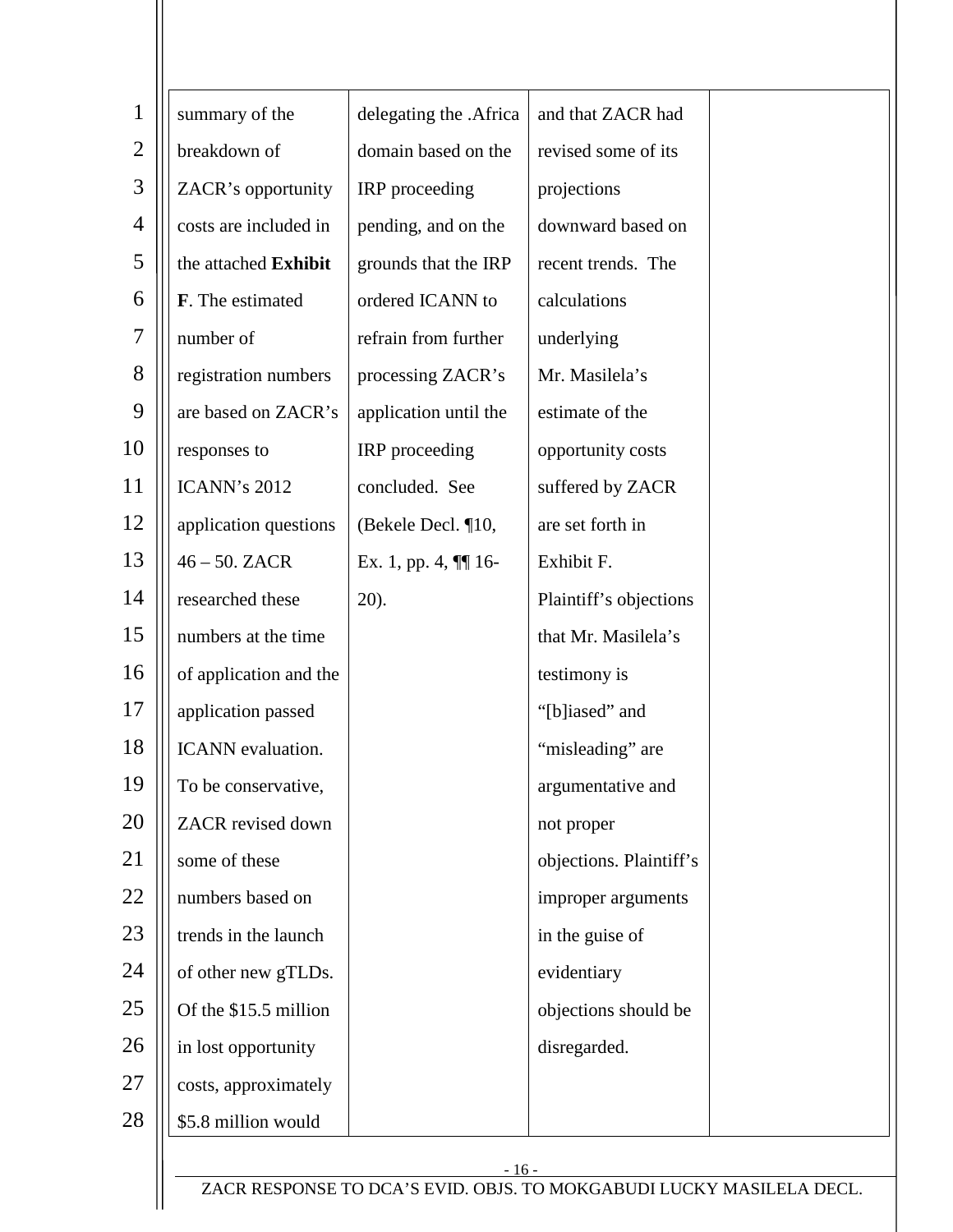| $\mathbf{1}$   | have been donated to    |  |  |
|----------------|-------------------------|--|--|
| $\overline{2}$ | the dotAfrica           |  |  |
| 3              | Foundation for          |  |  |
| 4              | African online          |  |  |
| 5              | development. Until      |  |  |
| 6              | such time as            |  |  |
| 7              | delegation takes        |  |  |
| 8              | place, the .Africa      |  |  |
| 9              | gTLD in effect          |  |  |
| 10             | stagnates and           |  |  |
| 11             | generates no income     |  |  |
| 12             | and no value in the     |  |  |
| 13             | marketplace. The        |  |  |
| 14             | ongoing delay is also   |  |  |
| 15             | prejudicial to the      |  |  |
| 16             | gTLD itself (no         |  |  |
| 17             | matter who the          |  |  |
| 18             | operator is) in that    |  |  |
| 19             | the initial interest    |  |  |
| 20             | surrounding the         |  |  |
| 21             | launch of this          |  |  |
| 22             | domain name will        |  |  |
| 23             | have faded, and         |  |  |
| 24             | persons who may         |  |  |
| 25             | have sought to          |  |  |
| 26             | register will have lost |  |  |
| 27             | interest.               |  |  |
| 28             |                         |  |  |

- 17 -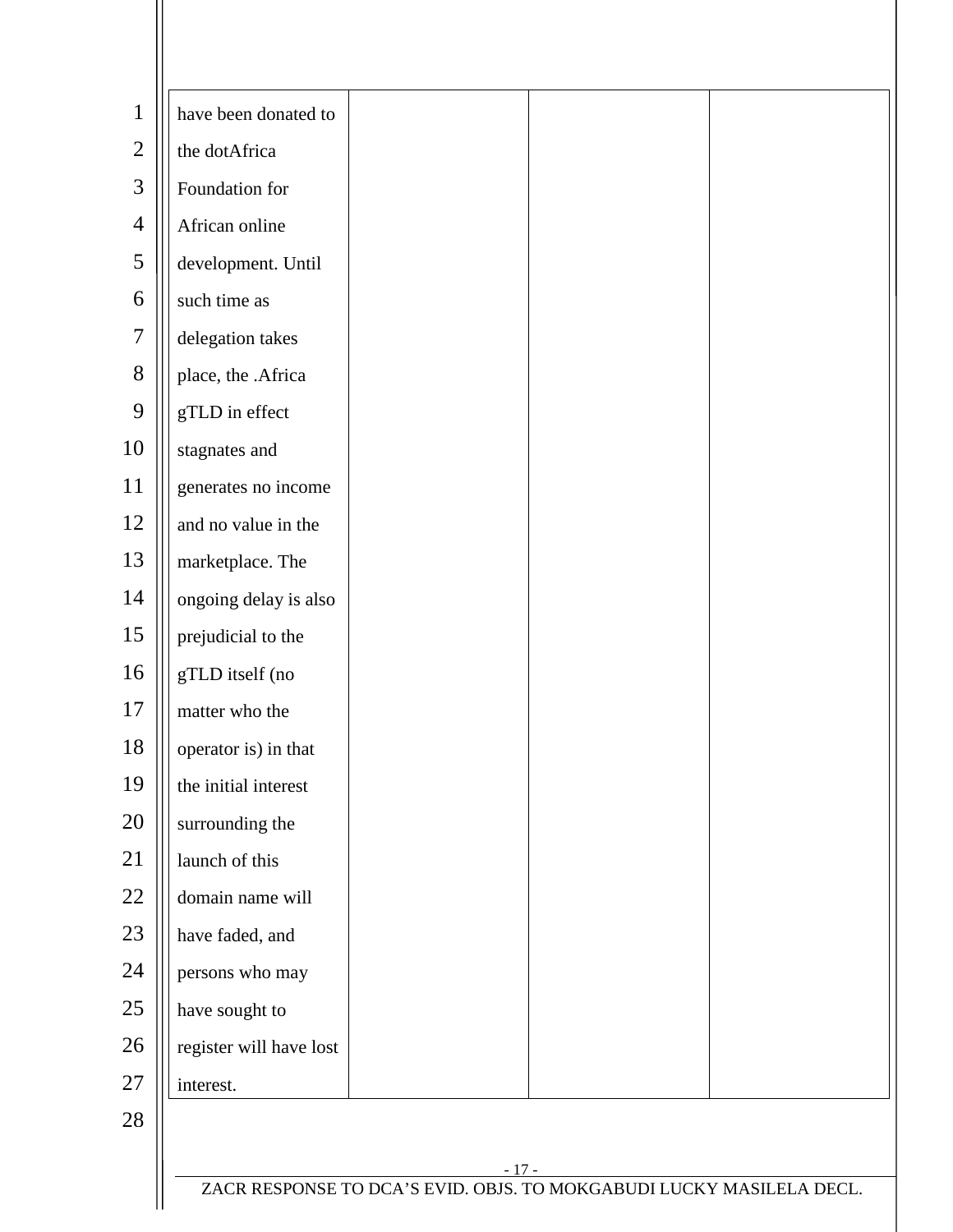|    | Masilela Decl.          | <b>DCA's Objection</b> | <b>ZACR's Response</b>      | <b>Court's Ruling</b> |
|----|-------------------------|------------------------|-----------------------------|-----------------------|
|    | ¶13: Once a gTLD        | 1. Lacks foundation    | Mr. Masilela is Chief       |                       |
|    | is delegated it starts  | (Evid. Code § 403)     | <b>Executive Officer of</b> |                       |
|    | increasing in value.    | 2. Lacks personal      | ZACR, the single            |                       |
|    | The gTLD is at its      | knowledge (Evid.       | largest domain name         |                       |
|    | lowest value prior to   | Code §702)             | registry of the             |                       |
|    | delegation and          | 3. Speculative (Evid.  | African continent. As       |                       |
|    | increases as the        | Code § 1200, et seq.)  | such, he has personal       |                       |
|    | number of second        | 4. Conclusory          | knowledge of the            |                       |
|    | level domain            | (Evinger v.            | economics of domain         |                       |
|    | delegations (for        | MacDougall (1938)      | delegations.                |                       |
|    | example: xyz.africa)    | 28 Cal.App.2d 175.)    |                             |                       |
| 13 | increases. If Plaintiff | 5. Irrelevant to the   | Courts have                 |                       |
|    | is redelegated the      | extent that the        | considered whether          |                       |
|    | .Africa gTLD, it will   | standard at issue is   | the plaintiff seeking       |                       |
|    | suffer no irreparable   | whether DCA would      | an injunction would         |                       |
|    | harm as it will inherit | be harmed, not         | be irreparably              |                       |
|    | a more valuable         | irreparably harmed.    | harmed. See, e.g., Vo       |                       |
|    | gTLD without            | (Evid. Code § 403)     | v. City of Garden           |                       |
|    | incurring the cost to   | 6. Biased and          | Grove, 115 Cal. App.        |                       |
|    | develop it.             | misleading in that it  | 4th 425, 435 (2004)         |                       |
|    |                         | was entered into after | (in evaluating harm         |                       |
|    |                         | the initiation of the  | and listing factors,        |                       |
|    |                         | IRP process by DCA,    | court must consider         |                       |
|    |                         | the day after DCA      | "the degree of              |                       |
|    |                         | requested ICANN        | irreparable injury the      |                       |
|    |                         | refrain from           | denial of the               |                       |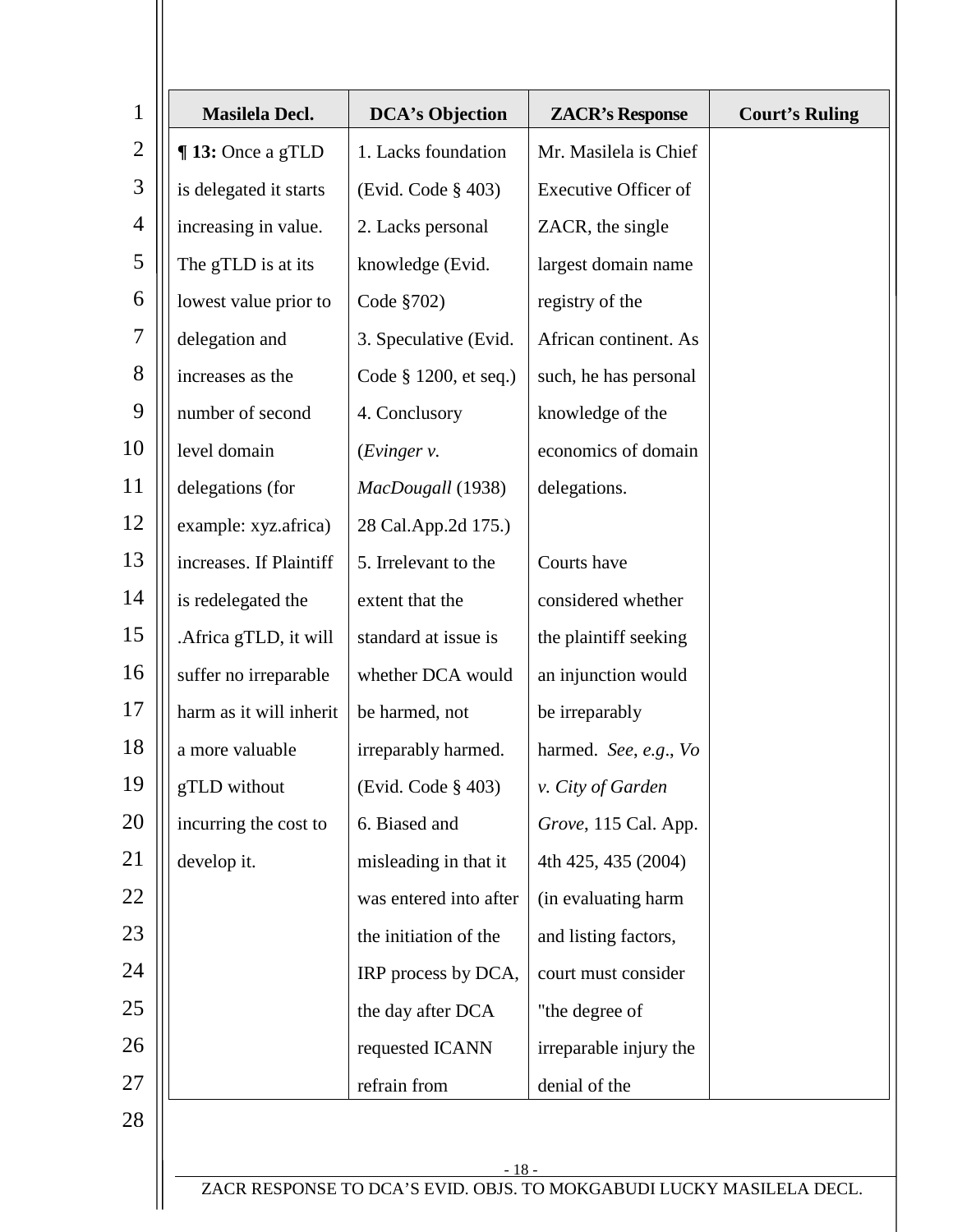|  | delegating the .Africa   | injunction will        |
|--|--------------------------|------------------------|
|  | domain based on the      | cause"); Gleaves v.    |
|  | IRP proceeding           | Waters, 175 Cal.       |
|  | pending, and on the      | App. 3d 413, 417       |
|  | grounds that the IRP     | $(1985)$ ("An          |
|  | ordered ICANN to         | injunction is an       |
|  | refrain from further     | extraordinary remedy   |
|  | processing ZACR's        | which requires a       |
|  | application until the    | showing of             |
|  | IRP proceeding           | threatened             |
|  | concluded. See           | irreparable injury and |
|  | (Bekele Decl. ¶10,       | the inadequacy of      |
|  | Ex. 1, pp. 4, $\P\P$ 16- | other remedy at        |
|  | $20$ ).                  | law"); see also Intel  |
|  |                          | Corp. v. Hamidi, 30    |
|  |                          | Cal. 4th 1342, 1352    |
|  |                          | $(2003)$ ("Indeed, in  |
|  |                          | order to obtain        |
|  |                          | injunctive relief the  |
|  |                          | plaintiff must         |
|  |                          | ordinarily show that   |
|  |                          | the defendant's        |
|  |                          | wrongful acts          |
|  |                          | threaten to cause      |
|  |                          | irreparable injuries,  |
|  |                          | ones that cannot be    |
|  |                          | adequately             |
|  |                          | compensated in         |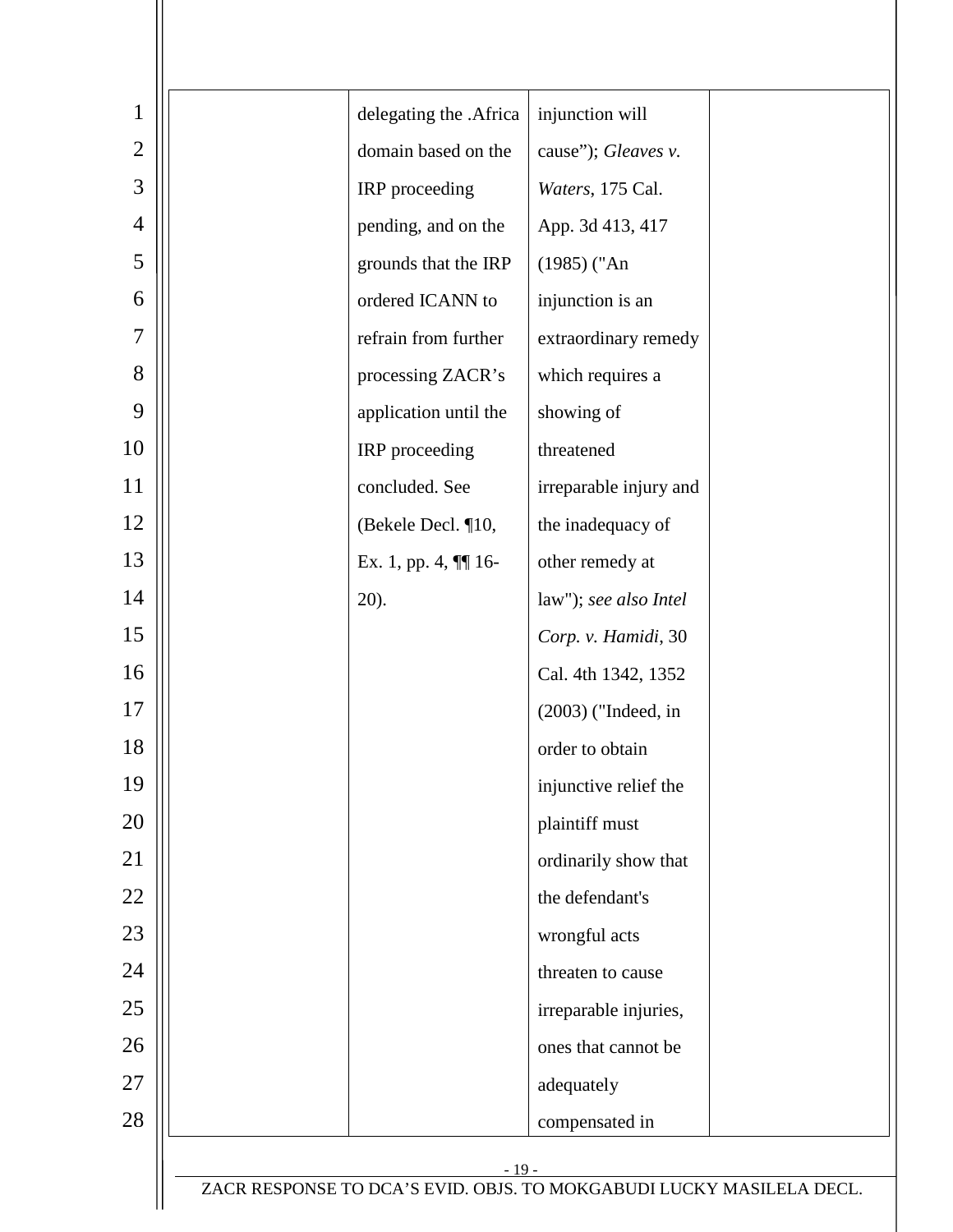| $\mathbf{1}$   |                       |                        | damages") (emphasis     |                       |
|----------------|-----------------------|------------------------|-------------------------|-----------------------|
| $\overline{2}$ |                       |                        | in original) (citation  |                       |
| 3              |                       |                        | omitted). In any        |                       |
| $\overline{4}$ |                       |                        | event, Mr. Masilela's   |                       |
| 5              |                       |                        | testimony supports      |                       |
| 6              |                       |                        | that DCA will not be    |                       |
| $\overline{7}$ |                       |                        | harmed.                 |                       |
| 8              |                       |                        |                         |                       |
| 9              |                       |                        | Plaintiff's objections  |                       |
| 10             |                       |                        | that Mr. Masilela's     |                       |
| 11             |                       |                        | testimony is            |                       |
| 12             |                       |                        | "[b]iased" and          |                       |
| 13             |                       |                        | "misleading" are        |                       |
| 14             |                       |                        | argumentative and       |                       |
| 15             |                       |                        | not proper              |                       |
| 16             |                       |                        | objections. Plaintiff's |                       |
| 17             |                       |                        | improper arguments      |                       |
| 18             |                       |                        | in the guise of         |                       |
| 19             |                       |                        | evidentiary             |                       |
| 20             |                       |                        | objections should be    |                       |
| 21             |                       |                        | disregarded.            |                       |
| 22             | Masilela Decl.        | <b>DCA's Objection</b> | <b>ZACR's Response</b>  | <b>Court's Ruling</b> |
| 23             | ¶ 14: Attached hereto | 1. Irrelevant. (Evid.  | The print outs of       |                       |
| 24             | as Exhibit G are true | Code § 403)            | redelegations are       |                       |
| 25             | and correct copies of |                        | relevant to show that   |                       |
| 26             | exemplar printouts of |                        | DCA will not be         |                       |
| 27             | redelegations         |                        | harmed if an            |                       |
| 28             |                       |                        |                         |                       |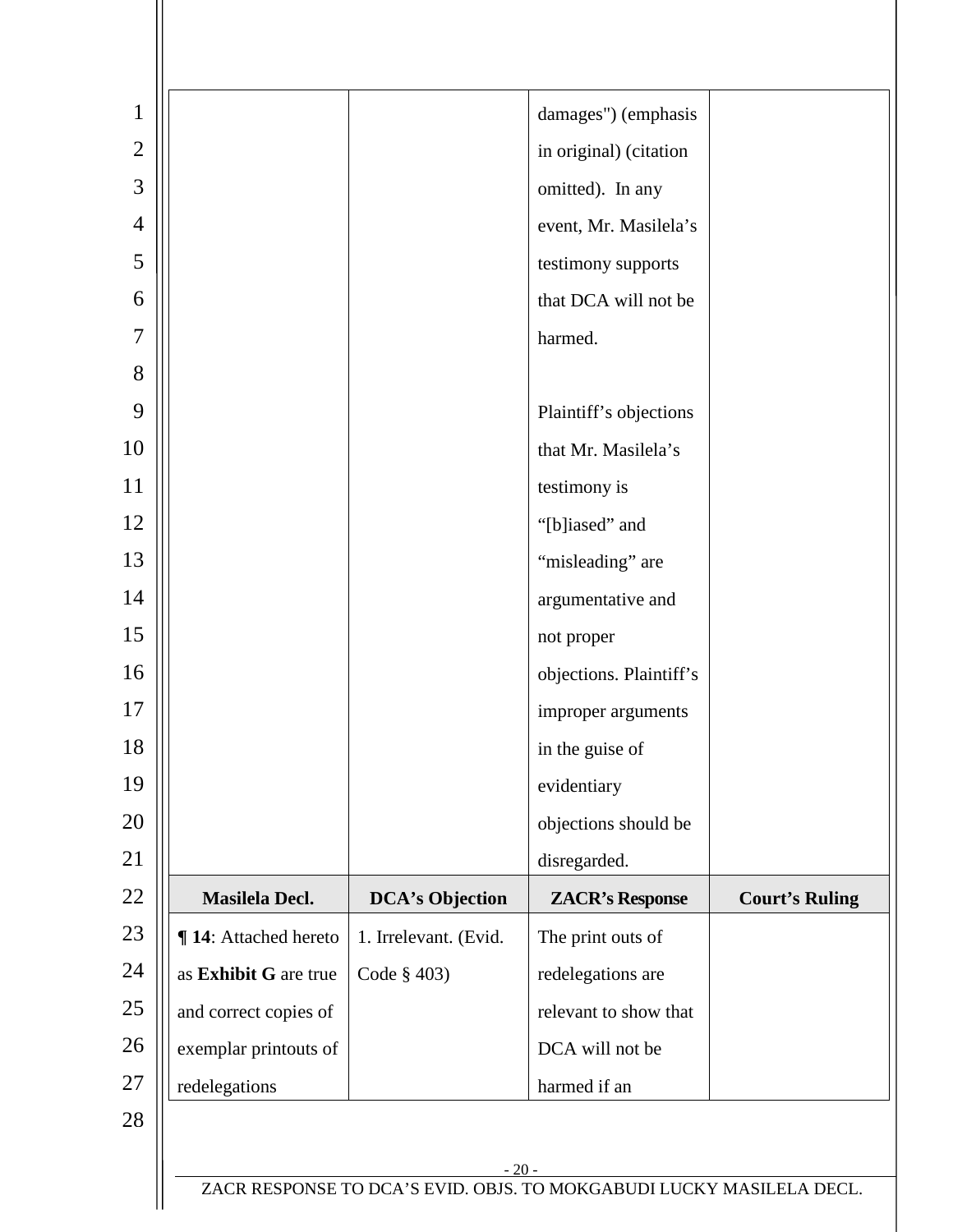| $\mathbf{1}$   | including gTLDs,        |                        | injunction does not    |                       |
|----------------|-------------------------|------------------------|------------------------|-----------------------|
| $\overline{2}$ | from the Internet       |                        | issue. If DCA          |                       |
| 3              | <b>Assigned Numbers</b> |                        | ultimately prevails in |                       |
| $\overline{4}$ | Authority ("IANA")      |                        | the case, .Africa can  |                       |
| 5              | website,                |                        | be redelegated to      |                       |
| 6              | https://www.iana.org    |                        | DCA. See also          |                       |
| 7              | /reports. Additional    |                        | Declaration of         |                       |
| 8              | examples can be         |                        | Akram Atallah ¶13.     |                       |
| 9              | found on the website.   |                        |                        |                       |
| 10             | <b>Masilela Decl.</b>   | <b>DCA's Objection</b> | <b>ZACR's Response</b> | <b>Court's Ruling</b> |
| 11             | <b>¶15:</b> Attached    | 1. Irrelevant. (Evid.  | The print outs are     |                       |
| 12             | hereto as Exhibit H     | Code $\S$ 403)         | relevant to show that  |                       |
| 13             | are true and correct    |                        | DCA will not be        |                       |
| 14             | copies of printouts     |                        | harmed if an           |                       |
| 15             | from the following      |                        | injunction does not    |                       |
| 16             | websites which          |                        | issue. If DCA          |                       |
| 17             | discuss redelegation    |                        | ultimately prevails in |                       |
| 18             | of gTLDs:               |                        | the case, Africa can   |                       |
| 19             | http://domaincite.co    |                        | be redelegated to      |                       |
| 20             | m/18849-youmight-       |                        | DCA. See also          |                       |
| 21             | besurprised-how-        |                        | Declaration of         |                       |
| 22             | many-new-gtlds-         |                        | Akram Atallah ¶13.     |                       |
| 23             | havechanged-hands-      |                        |                        |                       |
| 24             | already;                |                        |                        |                       |
| 25             | http://domaincite.co    |                        |                        |                       |
| 26             | m/20235-minds-          |                        |                        |                       |
| 27             | machines-dumps-         |                        |                        |                       |
| 28             |                         |                        |                        |                       |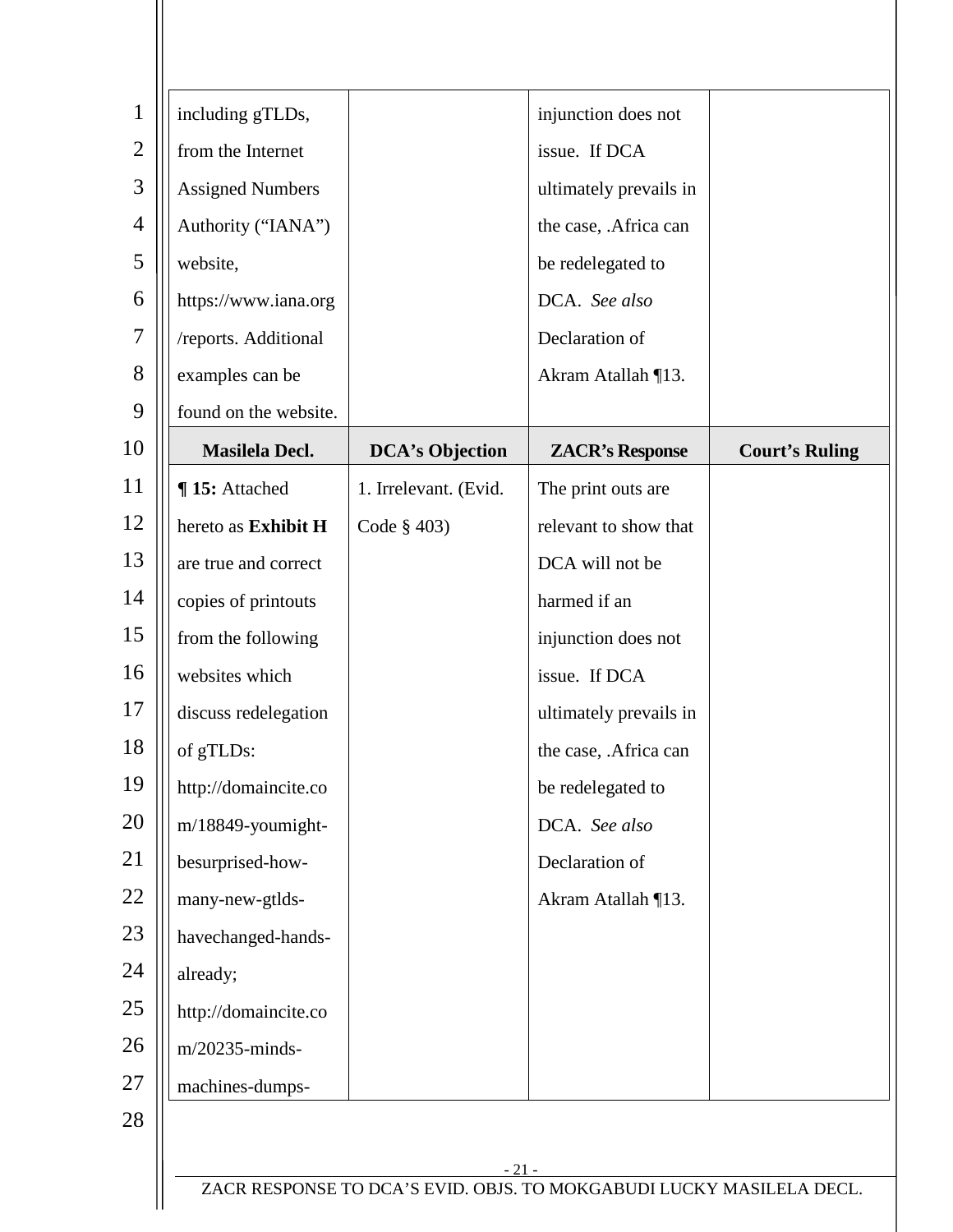| $\mathbf{1}$   | back-endand-              |                        |                             |                       |
|----------------|---------------------------|------------------------|-----------------------------|-----------------------|
| $\overline{2}$ | registrar-in-nominet-     |                        |                             |                       |
| 3              | uniregistry-deals;        |                        |                             |                       |
| $\overline{4}$ | http://www.afilias.       |                        |                             |                       |
| 5              | info/news/2003/01/0       |                        |                             |                       |
| 6              | 2/public-interest-        |                        |                             |                       |
| $\overline{7}$ | registry-assumes-         |                        |                             |                       |
| 8              | controlorg-domain-        |                        |                             |                       |
| 9              | name-registry.            |                        |                             |                       |
| 10             | <b>Masilela Decl.</b>     | <b>DCA's Objection</b> | <b>ZACR's Response</b>      | <b>Court's Ruling</b> |
| 11             | $\P$ 16: I am aware that  | 1. The manual itself   | The Court may refer         |                       |
| 12             | <b>ICANN</b> builds in    | is the best evidence   | to the manual, which        |                       |
| 13             | time limits in its        | of the manual. (Evid.  | is attached to the          |                       |
| 14             | gTLD registry             | Code § 1520)           | <b>Masilela Declaration</b> |                       |
| 15             | agreements. I am          |                        | as Exhibit I. The           |                       |
| 16             | further informed,         |                        | Court can also              |                       |
| 17             | based upon my             |                        | review the manual on        |                       |
| 18             | experience in the         |                        | ICANN's website at          |                       |
| 19             | industry and              |                        | https://www.icann.or        |                       |
| 20             | discussions with          |                        | g/en/system/files/file      |                       |
| 21             | technical personnel       |                        | s/gtld-drd-ui-              |                       |
| 22             | within ZACR, that a       |                        | 10sep13-en.pdf.             |                       |
| 23             | re-delegation of a        |                        |                             |                       |
| 24             | gTLD is entirely          |                        |                             |                       |
| 25             | feasible. In fact,        |                        |                             |                       |
| 26             | <b>ICANN</b> has prepared |                        |                             |                       |
| 27             | for this precise          |                        |                             |                       |
| 28             |                           |                        |                             |                       |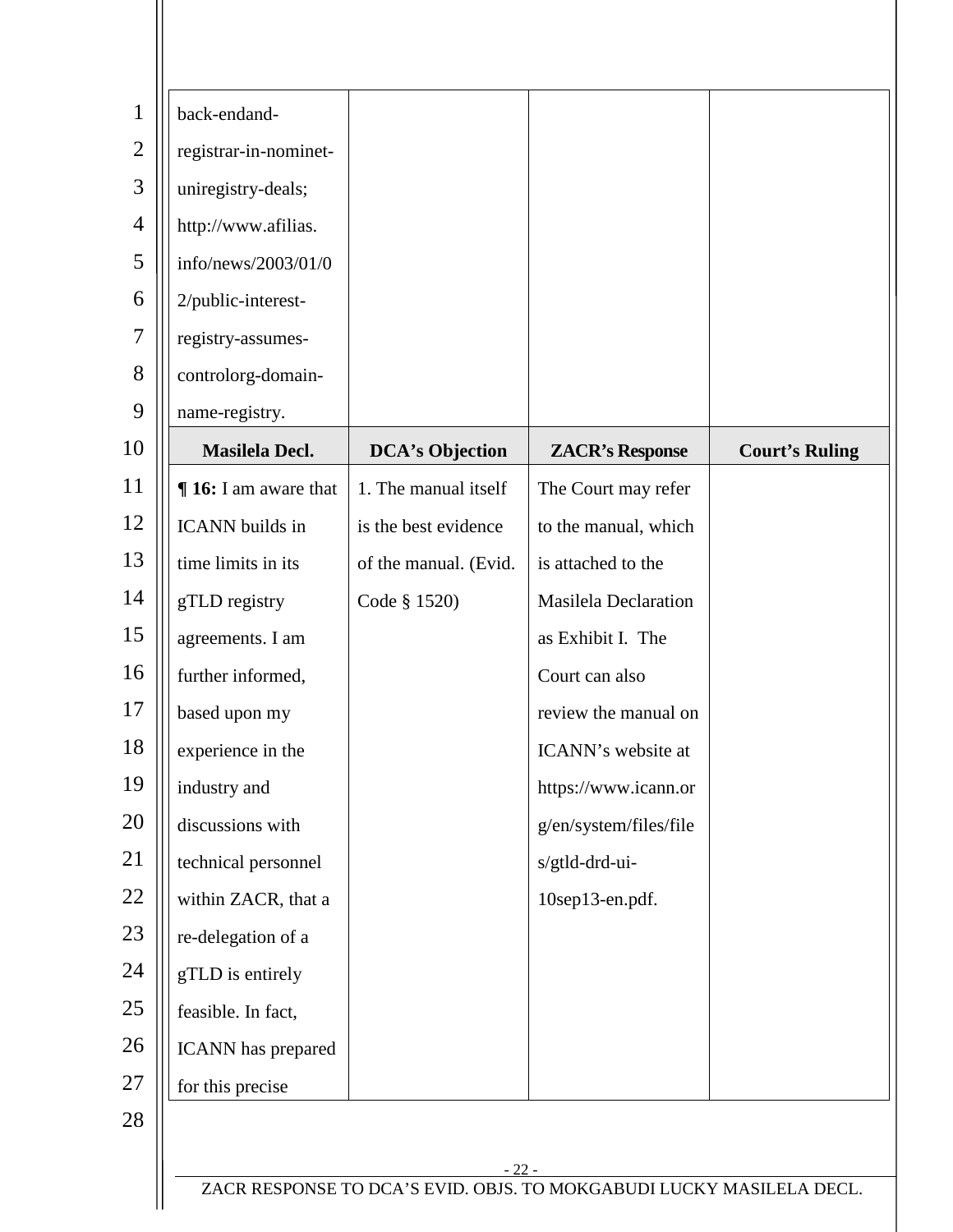| $\mathbf{1}$   | eventuality and                                                      |  |
|----------------|----------------------------------------------------------------------|--|
| $\overline{2}$ | issued a manual in                                                   |  |
| 3              | 2013 providing step-                                                 |  |
| $\overline{4}$ | bystep instructions                                                  |  |
| $\mathfrak{S}$ | for how to redelegate                                                |  |
| 6              | a gTLD. The manual,                                                  |  |
| $\tau$         | titled "User                                                         |  |
| $8\,$          | Documentation on                                                     |  |
| 9              | Delegating and                                                       |  |
| 10             | Redelegating a                                                       |  |
| 11             | Generic Top Level                                                    |  |
| 12             | Domain (gTLD),"                                                      |  |
| 13             | makes clear that the                                                 |  |
| 14             | process is available                                                 |  |
| 15             | and feasible if                                                      |  |
| 16             | necessary. A true and                                                |  |
| 17             | correct copy of the                                                  |  |
| 18             | manual is attached                                                   |  |
| 19             | hereto as Exhibit I.                                                 |  |
| 20             | It is also available on                                              |  |
| 21             | ICANN's website:                                                     |  |
| 22             | https://www.icann.or                                                 |  |
| 23             | g/en/system/files/file                                               |  |
| 24             | s/gtld-drd-ui-                                                       |  |
| 25             | 10sep13-en.pdf                                                       |  |
| 26             |                                                                      |  |
| 27             |                                                                      |  |
| 28             |                                                                      |  |
|                | $-23-$                                                               |  |
|                | ZACR RESPONSE TO DCA'S EVID. OBJS. TO MOKGABUDI LUCKY MASILELA DECL. |  |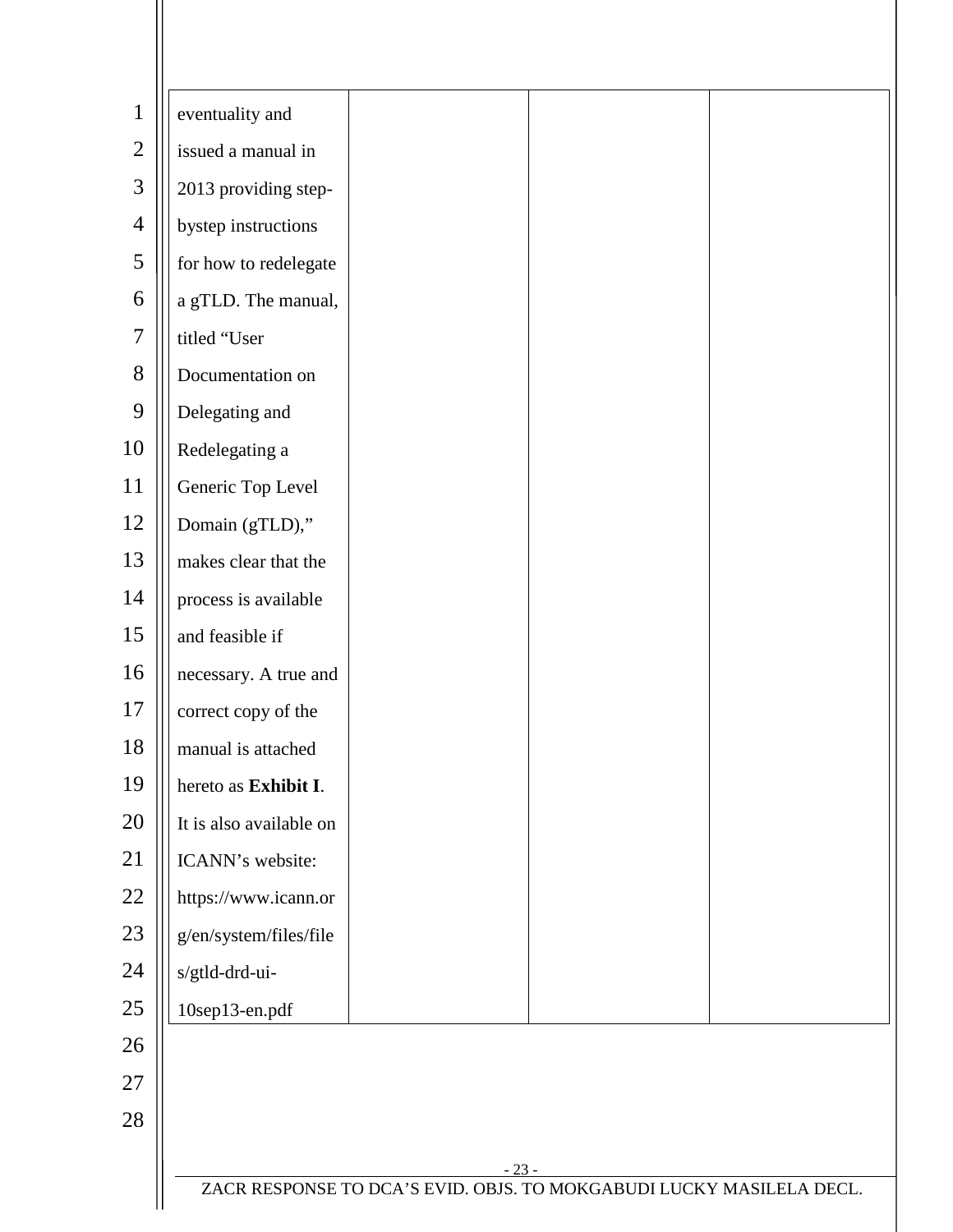| $\mathbf{1}$   | Masilela Decl.         | <b>DCA's Objection</b> | <b>ZACR's Response</b>      | <b>Court's Ruling</b> |
|----------------|------------------------|------------------------|-----------------------------|-----------------------|
| $\overline{2}$ | $\P$ 17: In my role as | 1. Lacks foundation    | Mr. Masilela is Chief       |                       |
| 3              | ZACR's CEO, and        | (Evid. Code § 403)     | <b>Executive Officer of</b> |                       |
| $\overline{4}$ | based upon my          | 2. Lacks personal      | ZACR, the single            |                       |
| 5              | numerous and           | knowledge (Evid.       | largest domain name         |                       |
| 6              | ongoing discussions    | Code §702)             | registry of the             |                       |
| $\tau$         | with political,        | 3. Speculative (Evid.  | African continent. He       |                       |
| 8              | business and civic     | Code § 1200, et seq.)  | has personal                |                       |
| 9              | leaders from           | 4. Conclusory          | knowledge of the            |                       |
| 10             | throughout the         | (Evinger v.            | economics of domain         |                       |
| 11             | African Union, it is   | MacDougall (1938)      | delegations and the         |                       |
| 12             | my firm                | 28 Cal.App.2d 175.)    | value of the .Africa        |                       |
| 13             | understanding and      | 5. Hearsay (Evid.      | domain.                     |                       |
| 14             | belief that the        | Code § 1200, et seq.)  |                             |                       |
| 15             | ongoing delay in the   |                        | That Mr. Masilela's         |                       |
| 16             | delegation of .Africa  |                        | understanding was           |                       |
| 17             | is depriving the       |                        | formed in part by           |                       |
| 18             | people of the Africa   |                        | conversations with          |                       |
| 19             | continent of an        |                        | political, business,        |                       |
| 20             | important              |                        | and civic leaders           |                       |
| 21             | opportunity to         |                        | does not make his           |                       |
| 22             | expand internet        |                        | testimony about his         |                       |
| 23             | domain name            |                        | own conclusions             |                       |
| 24             | capabilities. The      |                        | hearsay.                    |                       |
| 25             | .Africa domain name    |                        |                             |                       |
| 26             | would add brand        |                        |                             |                       |
| 27             | value to the continent |                        |                             |                       |
| 28             |                        |                        |                             |                       |

- 24 -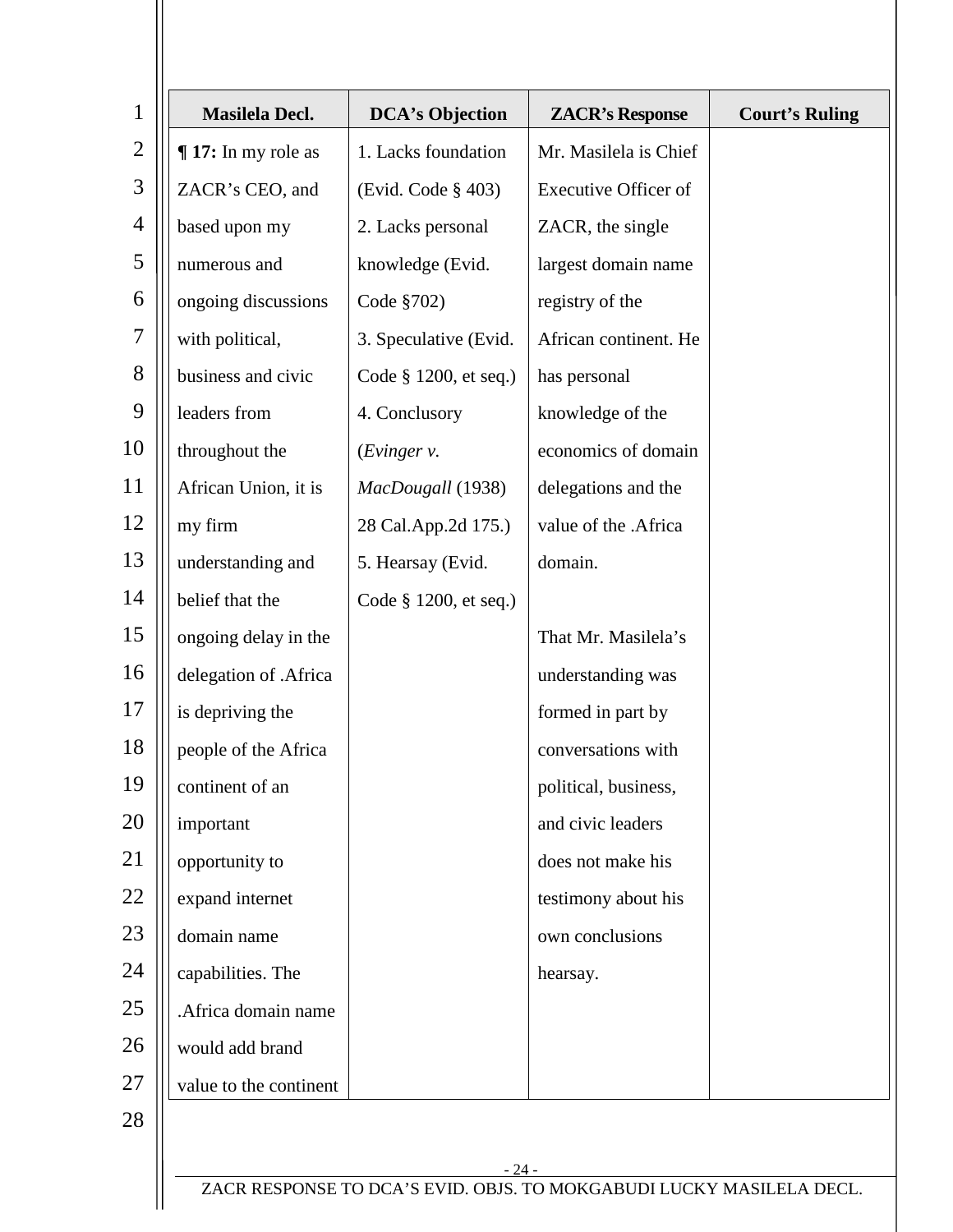| $\mathbf{1}$   | and would provide a   |        |                                                                      |  |
|----------------|-----------------------|--------|----------------------------------------------------------------------|--|
| $\overline{2}$ | platform that         |        |                                                                      |  |
| 3              | connects products,    |        |                                                                      |  |
| $\overline{4}$ | businesses and        |        |                                                                      |  |
| 5              | individuals that have |        |                                                                      |  |
| 6              | interests in Africa.  |        |                                                                      |  |
| 7              | The African people    |        |                                                                      |  |
| 8              | are further harmed    |        |                                                                      |  |
| 9              | because the           |        |                                                                      |  |
| 10             | agreement between     |        |                                                                      |  |
| 11             | ZACR and the AUC      |        |                                                                      |  |
| 12             | required that a       |        |                                                                      |  |
| 13             | foundation be created |        |                                                                      |  |
| 14             | upon delegation and   |        |                                                                      |  |
| 15             | that a significant    |        |                                                                      |  |
| 16             | portion of the        |        |                                                                      |  |
| 17             | revenues received     |        |                                                                      |  |
| 18             | from second level     |        |                                                                      |  |
| 19             | domain delegations    |        |                                                                      |  |
| 20             | (for example:         |        |                                                                      |  |
| 21             | xyz.africa) be        |        |                                                                      |  |
| 22             | directed to the       |        |                                                                      |  |
| 23             | "dotAfrica            |        |                                                                      |  |
| 24             | Foundation." The      |        |                                                                      |  |
| 25             | Foundation would      |        |                                                                      |  |
| 26             | use the revenues to   |        |                                                                      |  |
| 27             | fund various African  |        |                                                                      |  |
| 28             | domain name and       |        |                                                                      |  |
|                |                       | $-25-$ |                                                                      |  |
|                |                       |        | ZACR RESPONSE TO DCA'S EVID. OBJS. TO MOKGABUDI LUCKY MASILELA DECL. |  |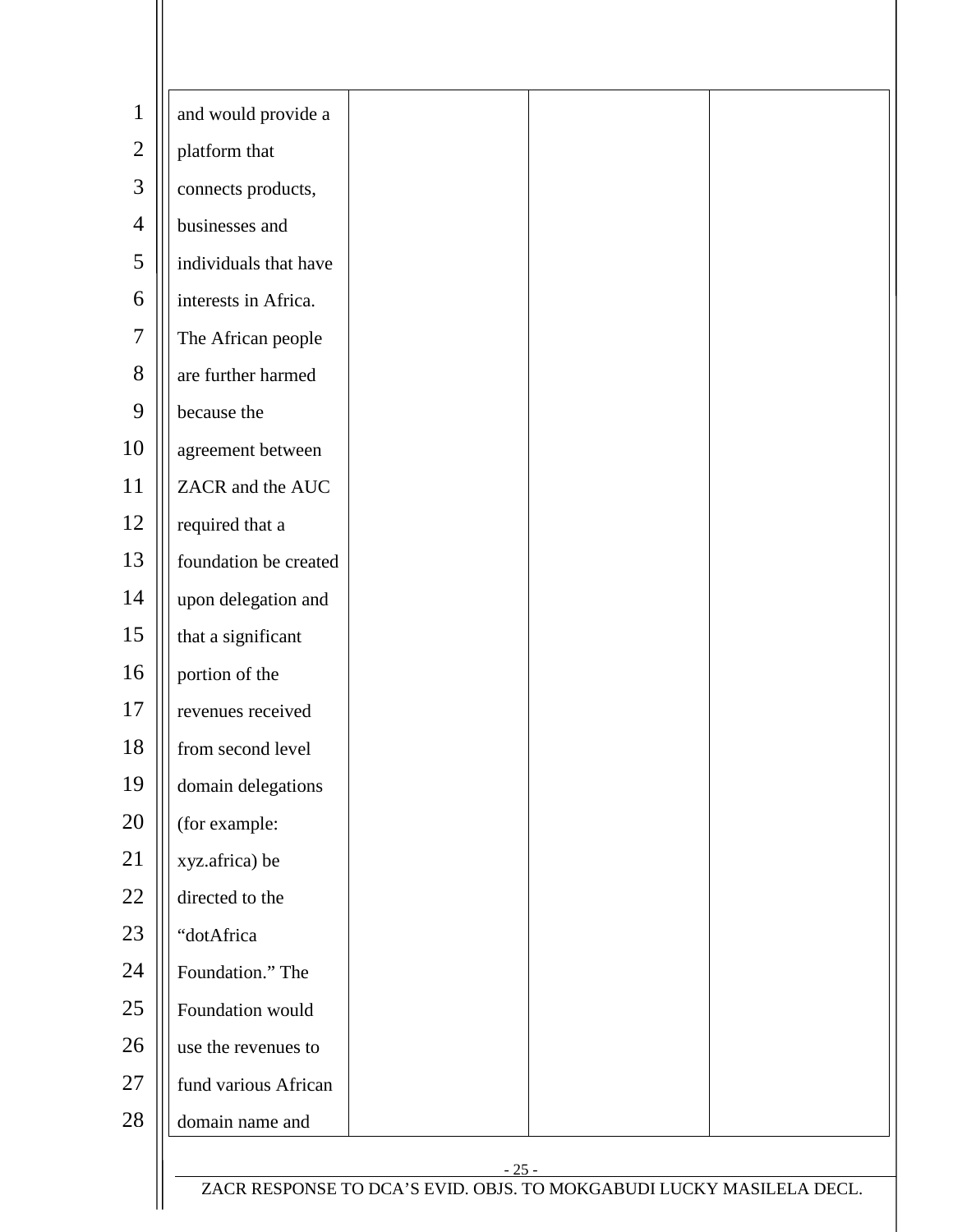| $\mathbf{1}$   | Internet related                                         |        |                                      |  |
|----------------|----------------------------------------------------------|--------|--------------------------------------|--|
| $\mathbf{2}$   | developmental                                            |        |                                      |  |
| $\mathfrak{Z}$ | projects which are                                       |        |                                      |  |
| $\overline{4}$ | now delayed as a                                         |        |                                      |  |
| $\mathfrak{S}$ | result of the                                            |        |                                      |  |
| 6              | preliminary                                              |        |                                      |  |
| $\tau$         | injunction.                                              |        |                                      |  |
| 8              |                                                          |        |                                      |  |
| 9              | DATED: January 31, 2017 KESSELMAN BRANTLY STOCKINGER LLP |        |                                      |  |
| 10             |                                                          |        |                                      |  |
| 11             |                                                          | By:    |                                      |  |
| 12             |                                                          |        | David W. Kesselman<br>Amy T. Brantly |  |
| 13             | Kara D. McDonald<br>Attorneys for Intervenor             |        |                                      |  |
| 14             |                                                          |        | ZA Central Registry, NPC             |  |
| 15             |                                                          |        |                                      |  |
| 16             |                                                          |        |                                      |  |
| 17             |                                                          |        |                                      |  |
| 18             |                                                          |        |                                      |  |
| 19             |                                                          |        |                                      |  |
| 20             |                                                          |        |                                      |  |
| 21             |                                                          |        |                                      |  |
| 22             |                                                          |        |                                      |  |
| 23             |                                                          |        |                                      |  |
| 24             |                                                          |        |                                      |  |
| 25             |                                                          |        |                                      |  |
| 26             |                                                          |        |                                      |  |
| $27\,$         |                                                          |        |                                      |  |
| $28\,$         |                                                          |        |                                      |  |
|                |                                                          | $-26-$ |                                      |  |